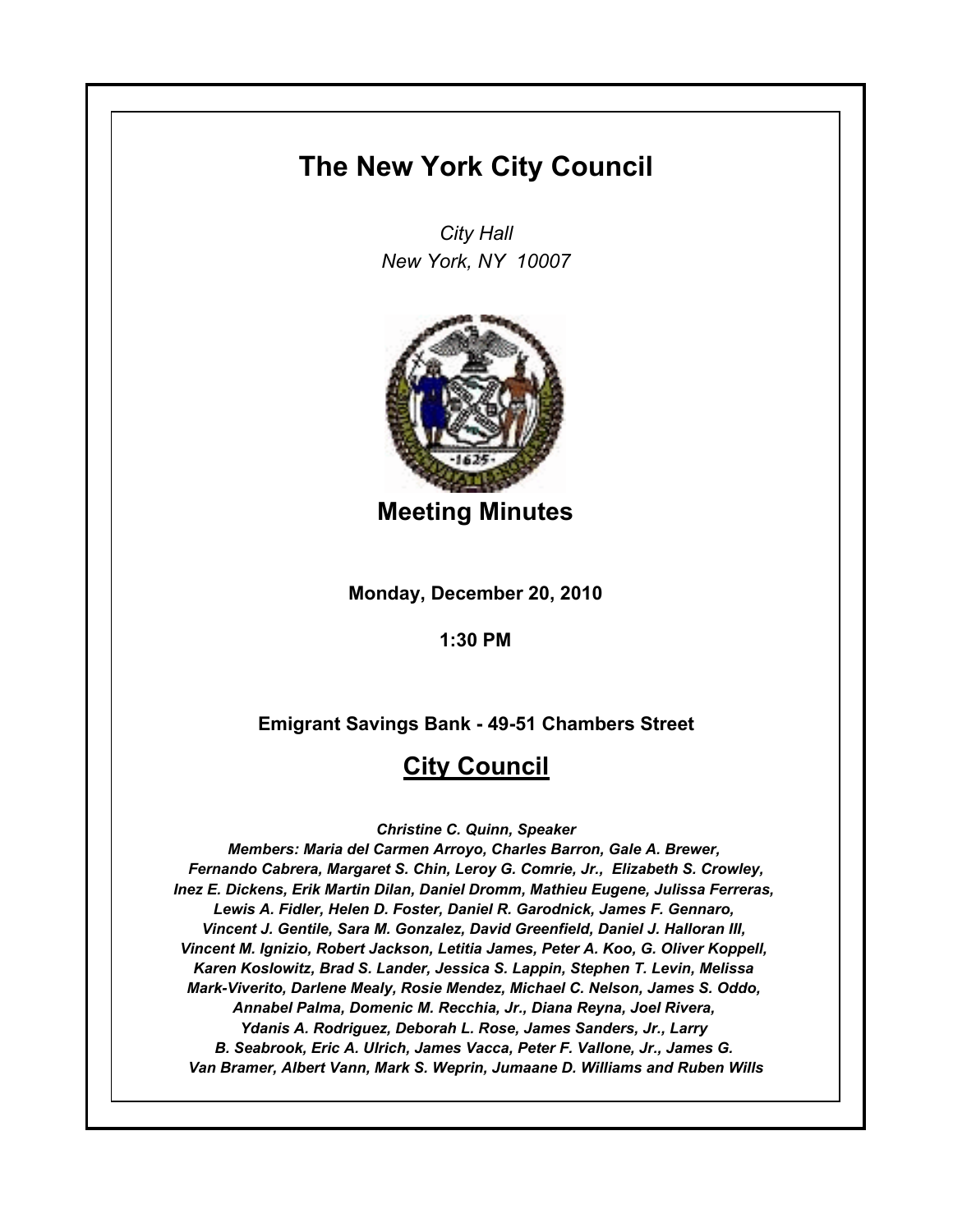#### *The President Pro Tempore (Council Member Rivera)*

#### 1. Roll Call

#### **Present:**

Speaker Quinn, Arroyo, Barron, Brewer, Cabrera, Chin, Crowley, Dickens, Dilan, Dromm, Eugene, Fidler, Garodnick, Gentile, Gonzalez, Greenfield, Halloran III, Ignizio, Jackson, James, Koo, Koppell, Koslowitz, Lander, Lappin, Levin, Mark-Viverito, Mealy, Mendez, Nelson, Oddo, Palma, Recchia Jr., Reyna, Rivera, Rodriguez, Rose, Sanders Jr., Seabrook, Ulrich, Vacca, Vallone Jr., Van Bramer, Vann, Weprin, Williams and Wills

#### **Excused:**

Comrie Jr., Ferreras, Foster and Gennaro

*The presence of a quorum was announced by The President Pro Tempore (Council Member Rivera).*

## 2. Invocation

*The Invocation was delivered by: Reverend Ray Bagnuolo, Jan Hus Presbyterian Church, 351 East 74th Street, New York, N.Y. 10021.*

*Council Member Lappin moved to spread the Invocation in full upon the Record.*

### 3. Adoption of Minutes

*Council Member James moved that the Minutes of the Stated Meeting of October 27, 2010 and November 17, 2010 be adopted as printed.*

4. Messages & Papers from the Mayor

*None*

## 5. Communications from City, County & Borough Offices

*None*

6. Petitions and Communications

*None*

## 7. Land Use Call-Ups

*The President Pro Tempore (Council Member Rivera) put the question whether the Council would agree with and adopt such motion which was decided in the affirmative by the following vote:*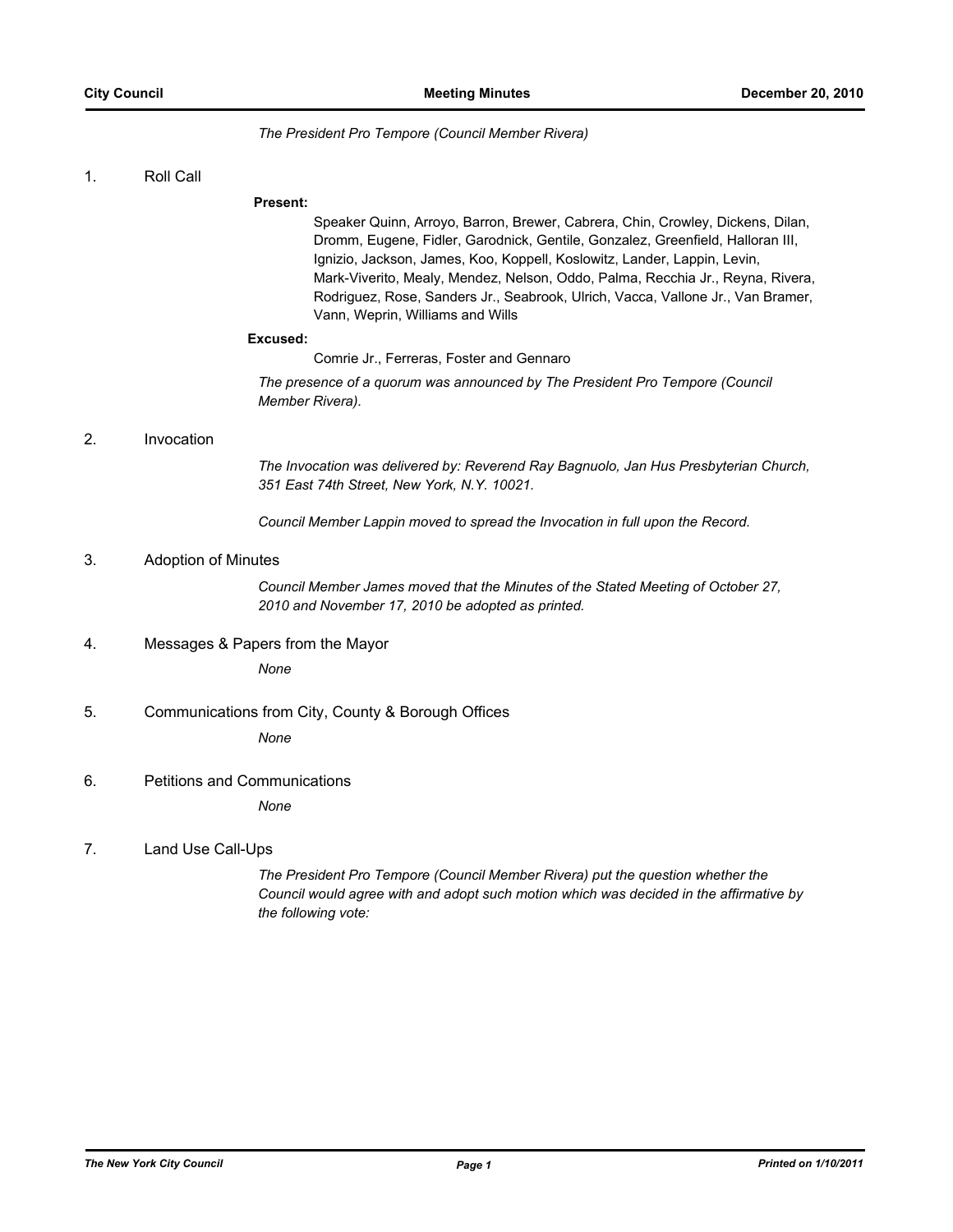**M 0333-2010 By Council Member Reyna: Pursuant to Rule 11.20(b) of the Council and Section 20-226(g) or Section 20-225 (g) of the New York City Administrative Code, the Council resolves that the action of the Department of Consumer Affairs approving an unenclosed sidewalk café located at 149 Broadway, Brooklyn, NY 11211, Community Board 1, Application 20115171 TCK shall be subject to review by the Council.**

#### *Attachments:* Hearing Transcript - Stated Meeting 12-20-10

**A motion was made that this Land Use Call-Up be Approved, by Council approved by Roll Call.**

**Affirmative:** 47 -

Speaker Quinn, Arroyo, Barron, Brewer, Cabrera, Chin, Crowley, Dickens, Dilan, Dromm, Eugene, Fidler, Garodnick, Gentile, Gonzalez, Greenfield, Halloran III, Ignizio, Jackson, James, Koo, Koppell, Koslowitz, Lander, Lappin, Levin, Mark-Viverito, Mealy, Mendez, Nelson, Oddo, Palma, Recchia Jr., Reyna, Rivera, Rodriguez, Rose, Sanders Jr., Seabrook, Ulrich, Vacca, Vallone Jr., Van Bramer, Vann, Weprin, Williams and Wills

#### **Excused:** 4 -

Comrie Jr., Ferreras, Foster and Gennaro

*At this point, the President Pro Tempore (Council Member Rivera) declared that the aforementioned items were adopted and referred to the Committee on Land Use and to the appropriate Land Use Subcommittee.*

- 8. Communication from the Speaker
- 9. Discussion of General Orders
- 10. Report of Special Committees

*None*

11. Reports of Standing Committees

**Int 0442-2010 A Local Law to amend the administrative code of the city of New York, in relation to reports on school discipline and police department activity relating to schools.**

> *Attachments:* Memo In Support, Committee Report 12/16/10, Hearing Testimony 12/16/10, Hearing Transcript 12/16/10, Committee Report 12/20/10, Hearing Testimony 12/20/10, Hearing Transcript 12/20/10, Fiscal Impact Statement, Hearing Transcript - Stated Meeting 12-20-10

**A motion was made that this Introduction be Approved by Council approved by Consent Roll Call.**

**Enactment No:** 2011/003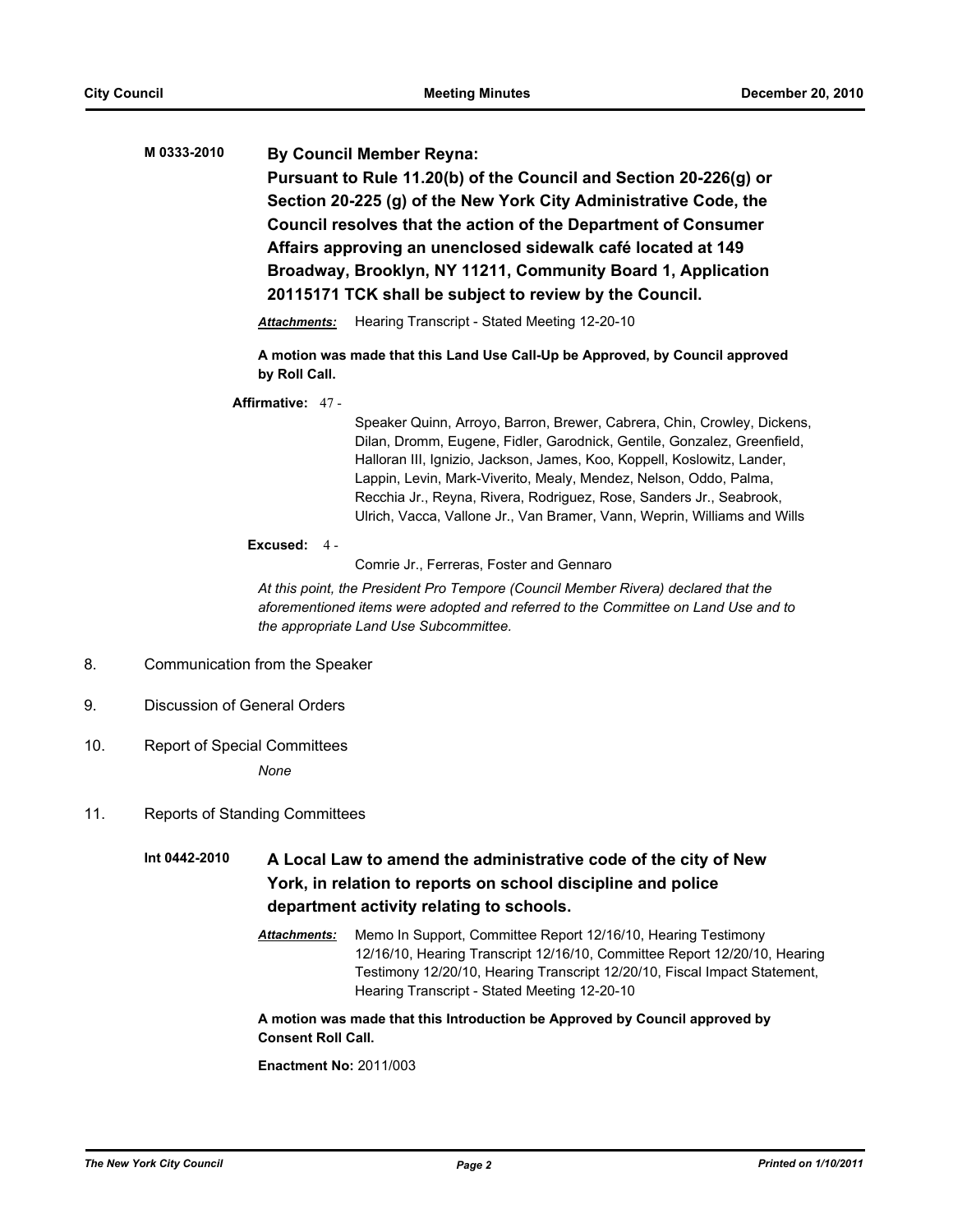#### Report of the Committee on Finance

# **Int 0437-2010 A Local Law to amend the administrative code of the city of New York, in relation to authorizing an increase in the amount to be expended in seven business improvement districts.**

*Attachments:* Memo In Support, Committee Report, Fiscal Impact Statement, Hearing Testimony, Hearing Transcript, Hearing Transcript - Stated Meeting 12-20-10

**A motion was made that this Introduction be Approved by Council approved by Consent Roll Call.**

**Enactment No:** 2011/002

**Res 0607-2010 Resolution approving the new designation and changes in the designation of certain organizations to receive funding in the Expense Budget.**

> *Attachments:* Completed Package, Hearing Transcript, Hearing Transcript - Stated Meeting 12-20-10

**A motion was made that this Resolution be Approved, by Council approved by Consent Roll Call.**

Report of the Committee on Land Use

- **LU 0256-2010 Application no. C 100287 ZSM submitted by CRP/Extell Parcel L, LP and CRP/Extell Parcel N, LP pursuant to Sections 197-c and 201 of the New York City Charter for the grant of a special permit pursuant to Section 74-681of the Zoning Resolution to allow that portion of the railroad or transit right-of-way or yard on property bounded by West 61st Street, West End Avenue, West 59th Street and Riverside Boulevard (Block 1171, Lots 155 & 165), Borough of Manhattan, Community District 7. This application is subject to review and action by the Land Use Committee only if appealed to the Council pursuant to §197-d (b)(2) of the Charter or called up by vote of the Council pursuant to §197-d (b)(3) of the Charter.**
	- *Attachments:* Land Use Calendar Week of November 22 November 26, 2010, Hearing Testimony - Zoning 11/23/10, Land Use Calendar - Week of December 6 - December 10, 2010, Deferral of the Meetings, Land Use Calendar - December 8, 2010, Hearing Testimony - Zoning 12/8/10, Hearing Transcript - Zoning 11-23-10, Hearing Transcript - Land Use 12-8-10, Hearing Transcript - Zoning 12-8-10, Committee Report, Resolution, Hearing Transcript - Stated Meeting 12-20-10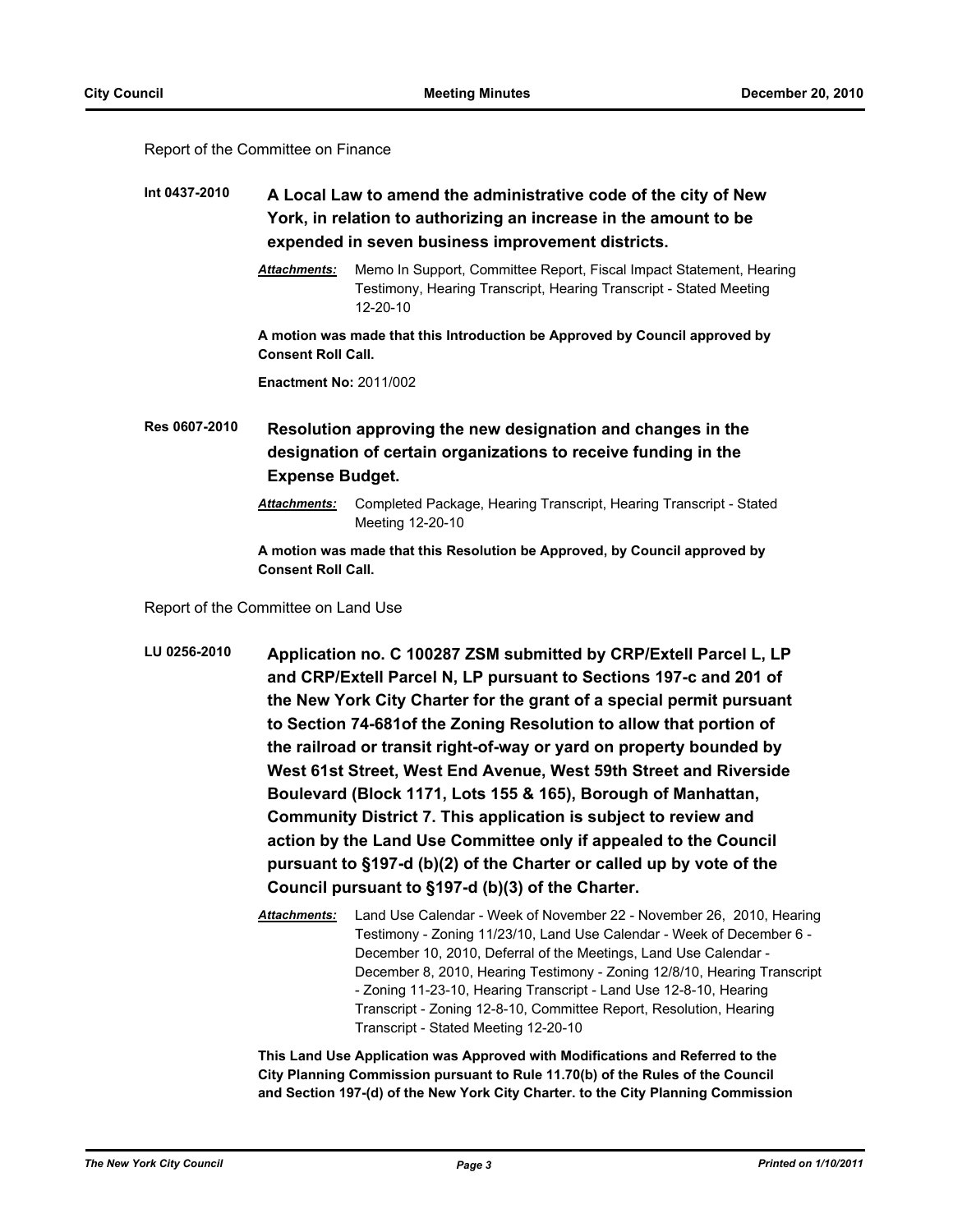- **LU 0257-2010 Application no. C 100288 ZSM submitted by CRP/Extell Parcel L, LP and CRP/Extell Parcel N, LP pursuant to Sections 197-c and 201 of the New York City Charter for the grant of a special permit pursuant to Sections 13-562 and 74-52 of the Zoning Resolution to allow a public parking garage with maximum capacity of 1,260 spaces on property bounded by West 61st Street, West End Avenue, West 59th Street and Riverside Boulevard (Block 1171, Lots 155 & 165), Borough of Manhattan, Community District 7. This application is subject to review and action by the Land Use Committee only if appealed to the Council pursuant to §197-d (b)(2) of the Charter or called up by vote of the Council pursuant to §197-d (b)(3) of the Charter.**
	- *Attachments:* Land Use Calendar Week of November 22 November 26, 2010, Hearing Testimony - Zoning 11/23/10, Land Use Calendar - Week of December 6 - December 10, 2010, Deferral of the Meetings, Land Use Calendar - December 8, 2010, Hearing Testimony - Zoning 12/8/10, Hearing Transcript - Zoning 11-23-10, Hearing Transcript - Land Use 12-8-10, Hearing Transcript - Zoning 12-8-10, Committee Report, Resolution, Hearing Transcript - Stated Meeting 12-20-10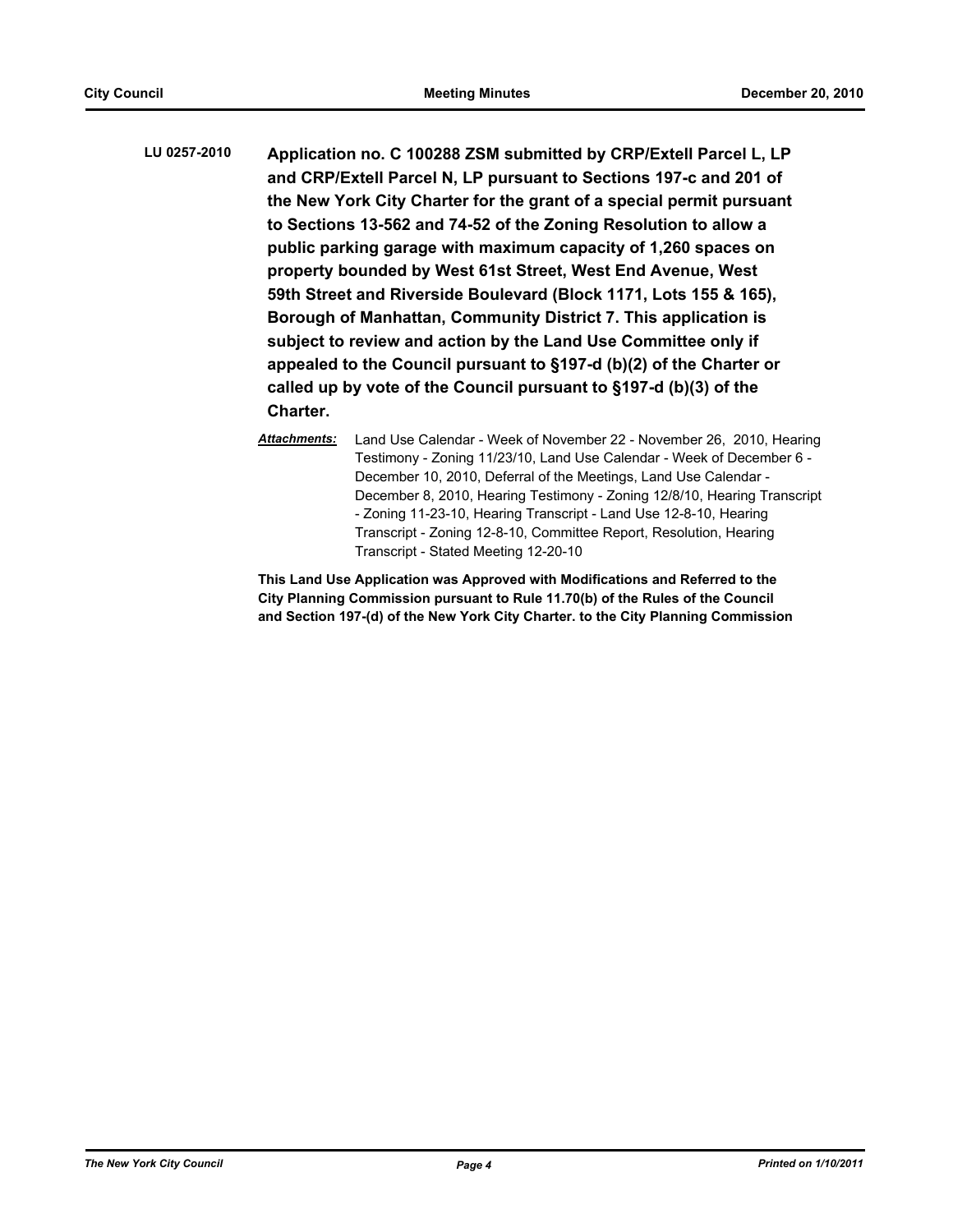**LU 0258-2010 Application no. C 100289 ZSM submitted by CRP/Extell Parcel L, LP and CRP/Extell Parcel N, LP pursuant to Sections 197-c and 201 of the New York City Charter for the grant of a special permit pursuant to Sections 13-562 and 74-52 of the Zoning Resolution to allow a public parking garage with maximum capacity of 322 spaces on portions of the ground floor, cellar, sub-cellar 1 and subcellar 2 of a proposed mixed use development (Parcel 1), on property bounded by West 61st Street, West End Avenue, West 59th Street and Riverside Boulevard (Block 1171, Lots 155 & 165), Borough of Manhattan, Community District 7. This application is subject to review and action by the Land Use Committee only if appealed to the Council pursuant to §197-d (b)(2) of the Charter or called up by vote of the Council pursuant to §197-d (b)(3) of the Charter.**

> *Attachments:* Land Use Calendar - Week of November 22 - November 26, 2010, Hearing Testimony - Zoning 11/23/10, Land Use Calendar - Week of December 6 - December 10, 2010, Deferral of the Meetings, Land Use Calendar - December 8, 2010, Hearing Testimony - Zoning 12/8/10, Hearing Transcript - Zoning 11-23-10, Hearing Transcript - Land Use 12-8-10, Hearing Transcript - Zoning 12-8-10, Committee Report, Resolution, Hearing Transcript - Stated Meeting 12-20-10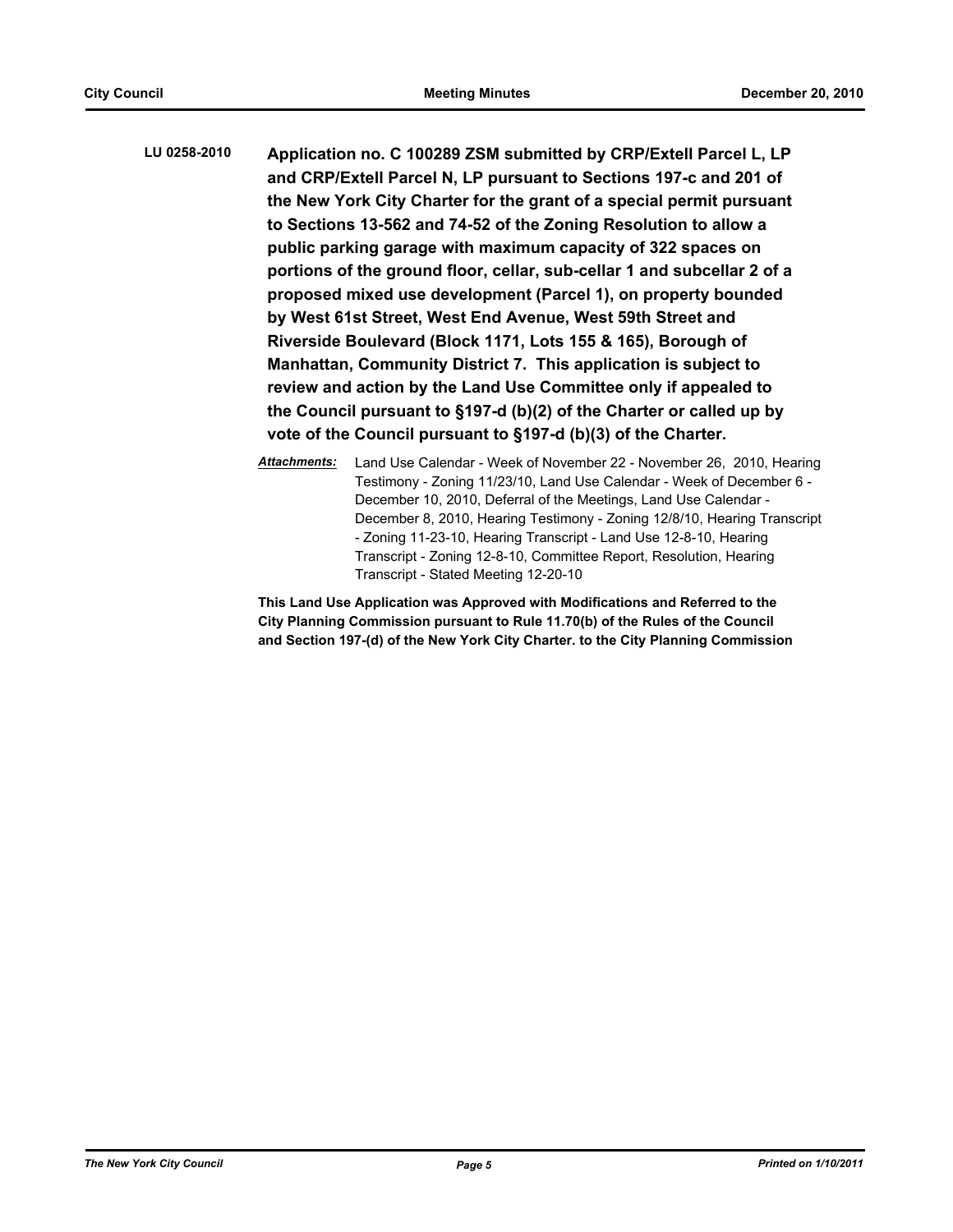**LU 0259-2010 Application no. C 100290 ZSM submitted by CRP/Extell Parcel L, LP and CRP/Extell Parcel N, LP pursuant to Sections 197-c and 201 of the New York City Charter for the grant of a special permit pursuant to Sections 13-562 and 74-52 of the Zoning Resolution to allow a public parking garage with maximum capacity of 161 spaces on portions of the ground floor, cellar, sub-cellar 1 and subcellar 2 of a proposed mixed use development (Parcel 2), on property bounded by West 61st Street, West End Avenue, West 59th Street and Riverside Boulevard (Block 1171, Lots 155 & 165), Borough of Manhattan, Community District 7. This application is subject to review and action by the Land Use Committee only if appealed to the Council pursuant to §197-d (b)(2) of the Charter or called up by vote of the Council pursuant to §197-d (b)(3) of the Charter.**

> *Attachments:* Land Use Calendar - Week of November 22 - November 26, 2010, Hearing Testimony - Zoning 11/23/10, Land Use Calendar - Week of December 6 - December 10, 2010, Deferral of the Meetings, Land Use Calendar - December 8, 2010, Hearing Testimony - Zoning 12/8/10, Hearing Transcript - Zoning 11-23-10, Hearing Transcript - Land Use 12-8-10, Hearing Transcript - Zoning 12-8-10, Committee Report, Resolution, Hearing Transcript - Stated Meeting 12-20-10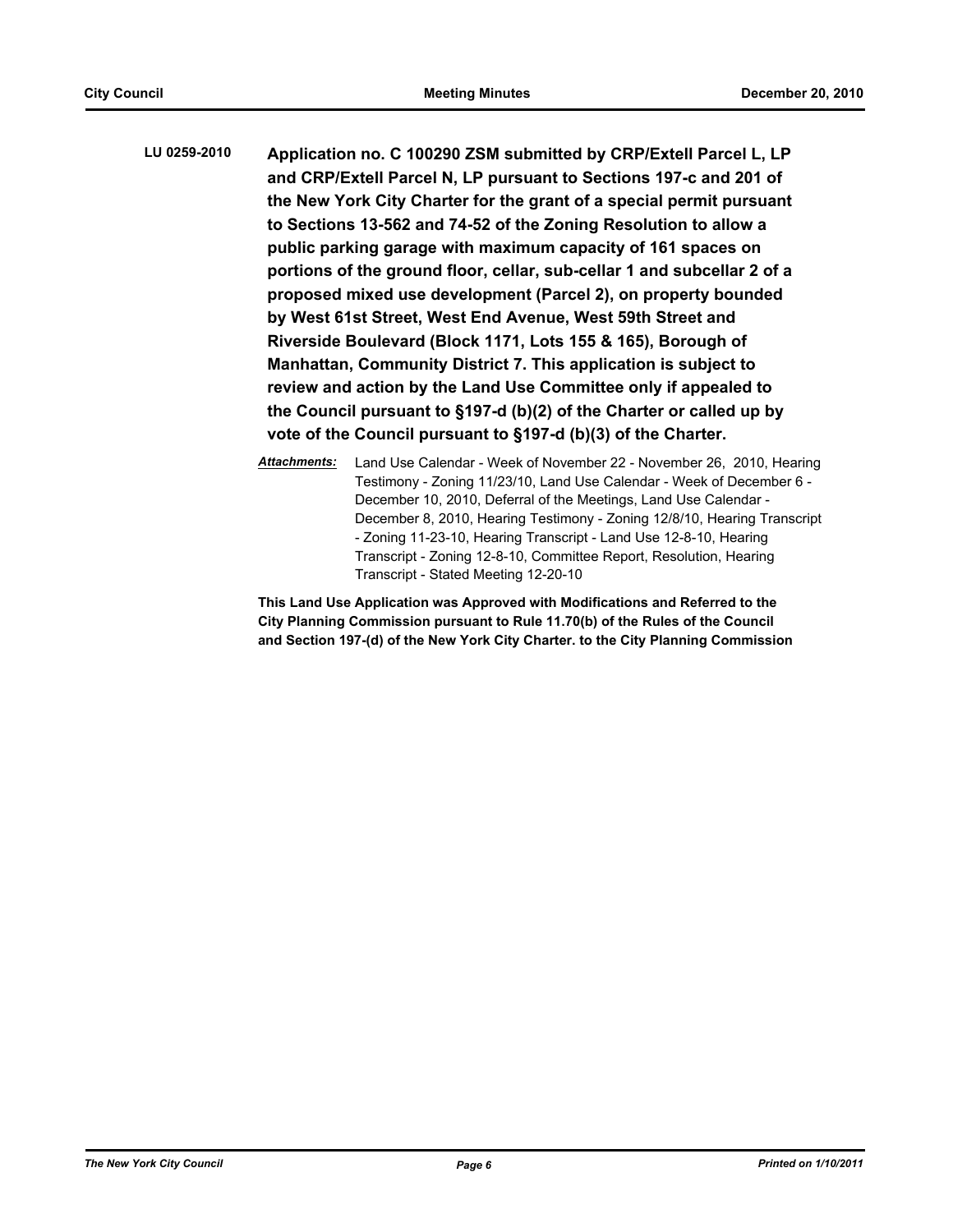**LU 0260-2010 Application no. C 100291 ZSM submitted by CRP/Extell Parcel L, LP and CRP/Extell Parcel N, LP pursuant to Sections 197-c and 201 of the New York City Charter for the grant of a special permit pursuant to Sections 13-562 and 74-52 of the Zoning Resolution to allow a public parking garage with maximum capacity of 203 spaces on portions of the ground floor, cellar, sub-cellar 1 and subcellar 2 of a proposed mixed use development (Parcel 3), on property bounded by West 61st Street, West End Avenue, West 59th Street and Riverside Boulevard (Block 1171, Lots 155 & 165), Borough of Manhattan, Community District 7. This application is subject to review and action by the Land Use Committee only if appealed to the Council pursuant to §197-d (b)(2) of the Charter or called up by vote of the Council pursuant to §197-d (b)(3) of the Charter.**

> *Attachments:* Land Use Calendar - Week of November 22 - November 26, 2010, Hearing Testimony - Zoning 11/23/10, Land Use Calendar - Week of December 6 - December 10, 2010, Deferral of the Meetings, Land Use Calendar - December 8, 2010, Hearing Testimony - Zoning 12/8/10, Hearing Transcript - Zoning 11-23-10, Hearing Transcript - Land Use 12-8-10, Hearing Transcript - Zoning 12-8-10, Committee Report, Resolution, Hearing Transcript - Stated Meeting 12-20-10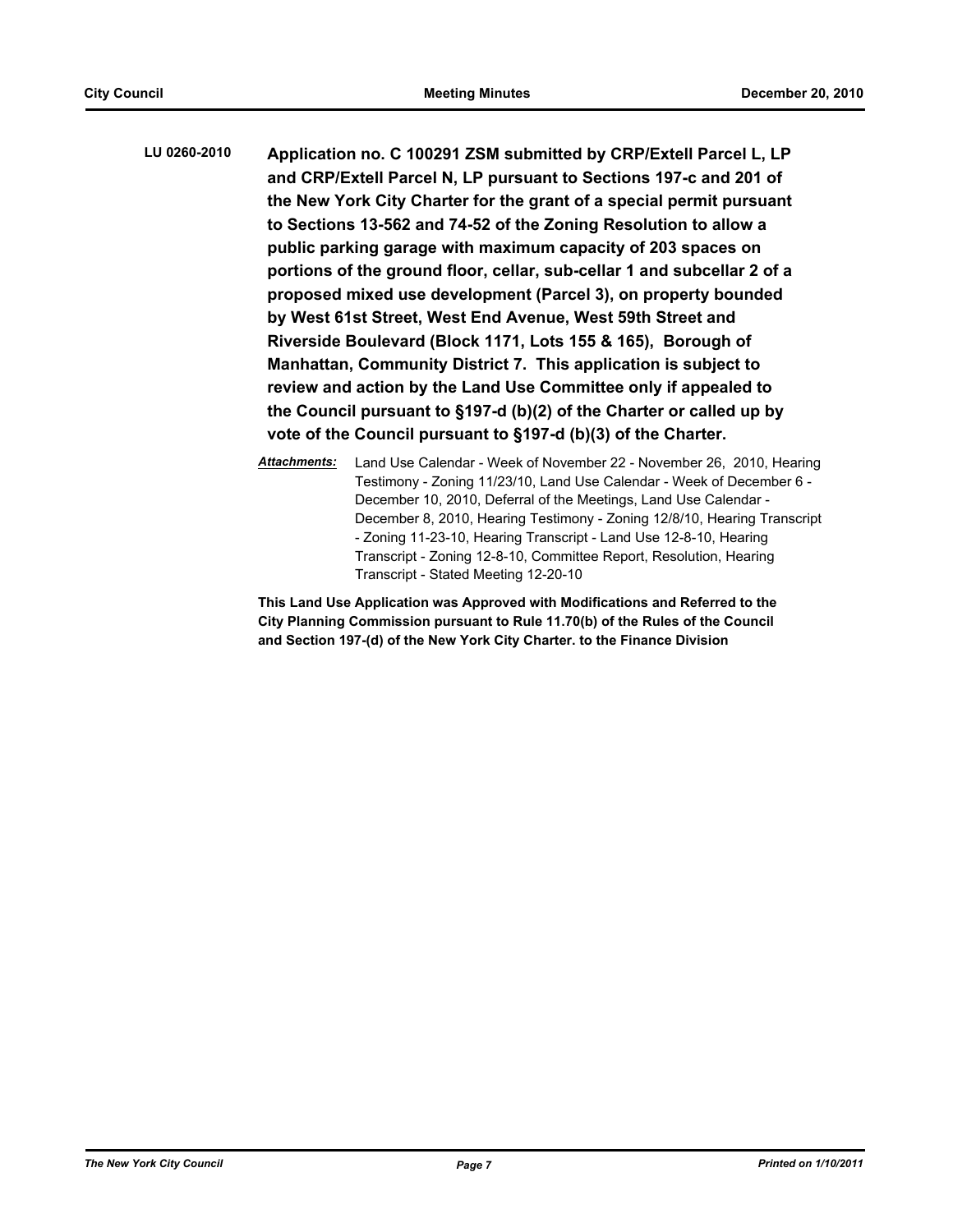**LU 0261-2010 Application no. C 100292 ZSM submitted by CRP/Extell Parcel L, LP and CRP/Extell Parcel N, LP pursuant to Sections 197-c and 201 of the New York City Charter for the grant of a special permit pursuant to Sections 13-562 and 74-52 of the Zoning Resolution to allow a public parking garage with maximum capacity of 259 spaces on portions of the ground floor, cellar, sub-cellar 1 and subcellar 2 of a proposed mixed use development (Parcel 4), on property bounded by West 61st Street, West End Avenue, West 59th Street and Riverside Boulevard (Block 1171, Lots 155 & 165), Borough of Manhattan, Community District 7. This application is subject to review and action by the Land Use Committee only if appealed to the Council pursuant to §197-d (b)(2) of the Charter or called up by vote of the Council pursuant to §197-d (b)(3) of the Charter**

> *Attachments:* Land Use Calendar - Week of November 22 - November 26, 2010, Hearing Testimony - Zoning 11/23/10, Land Use Calendar - Week of December 6 - December 10, 2010, Deferral of the Meetings, Land Use Calendar - December 8, 2010, Hearing Testimony - Zoning 12/8/10, Hearing Transcript - Zoning 11-23-10, Hearing Transcript - Land Use 12-8-10, Hearing Transcript - Zoning 12-8-10, Committee Report, Resolution, Hearing Transcript - Stated Meeting 12-20-10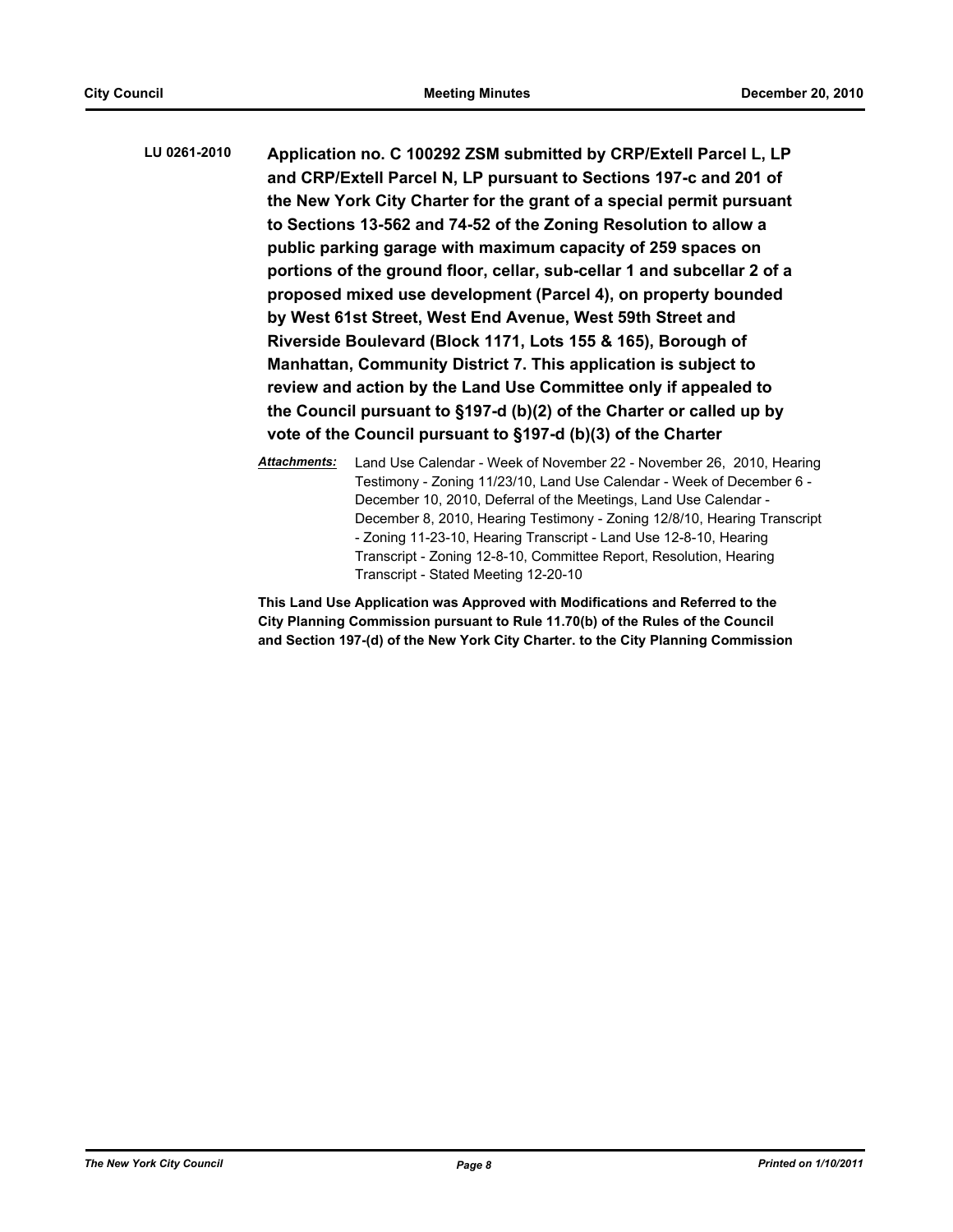**LU 0262-2010 Application no. C 100293 ZSM submitted by CRP/Extell Parcel L, LP and CRP/Extell Parcel N, LP pursuant to Sections 197-c and 201 of the New York City Charter for the grant of a special permit pursuant to Sections 13-562 and 74-52 of the Zoning Resolution to allow a public parking garage with maximum capacity of 315 spaces on portions of the ground floor, cellar, sub-cellar 1 and subcellar 2 of a proposed mixed use development (Parcel 5), on property bounded by West 61st Street, West End Avenue, West 59th Street and Riverside Boulevard (Block 1171, Lots 155 & 165), Community District 7. This application is subject to review and action by the Land Use Committee only if appealed to the Council pursuant to §197-d (b)(2) of the Charter or called up by vote of the Council pursuant to §197-d (b)(3) of the Charter**

> *Attachments:* Land Use Calendar - Week of November 22 - November 26, 2010, Hearing Testimony - Zoning 11/23/10, Land Use Calendar - Week of December 6 - December 10, 2010, Deferral of the Meetings, Land Use Calendar - December 8, 2010, Hearing Testimony - Zoning 12/8/10, Hearing Transcript - Zoning 11-23-10, Hearing Transcript - Land Use 12-8-10, Hearing Transcript - Zoning 12-8-10, Committee Report, Resolution, Hearing Transcript - Stated Meeting 12-20-10

**This Land Use Application was Approved with Modifications and Referred to the City Planning Commission pursuant to Rule 11.70(b) of the Rules of the Council and Section 197-(d) of the New York City Charter. to the City Planning Commission**

- **LU 0263-2010 Application no. N 100294 (A) ZRM submitted by CRP/Extell Parcel L, LP and CRP/Extell Parcel N, LP pursuant to Sections 197-c and 201 of the New York City Charter and proposed for modification pursuant to Section 2-06 (c) (1) of the Uniform Land Use Review Procedure for amendment of the Zoning Resolution of the City of New York, concerning Section 23-144, Section 23-954, Section 74-743 and Appendix F, Borough of Manhattan, Community District 7.**
	- *Attachments:* Land Use Calendar Week of November 22 November 26, 2010, Hearing Testimony - Zoning 11/23/10, Land Use Calendar - Week of December 6 - December 10, 2010, Deferral of the Meetings, Land Use Calendar - December 8, 2010, Hearing Testimony - Zoning 12/8/10, Hearing Transcript - Zoning 11-23-10, Hearing Transcript - Land Use 12-8-10, Hearing Transcript - Zoning 12-8-10, Committee Report, Resolution, Hearing Transcript - Stated Meeting 12-20-10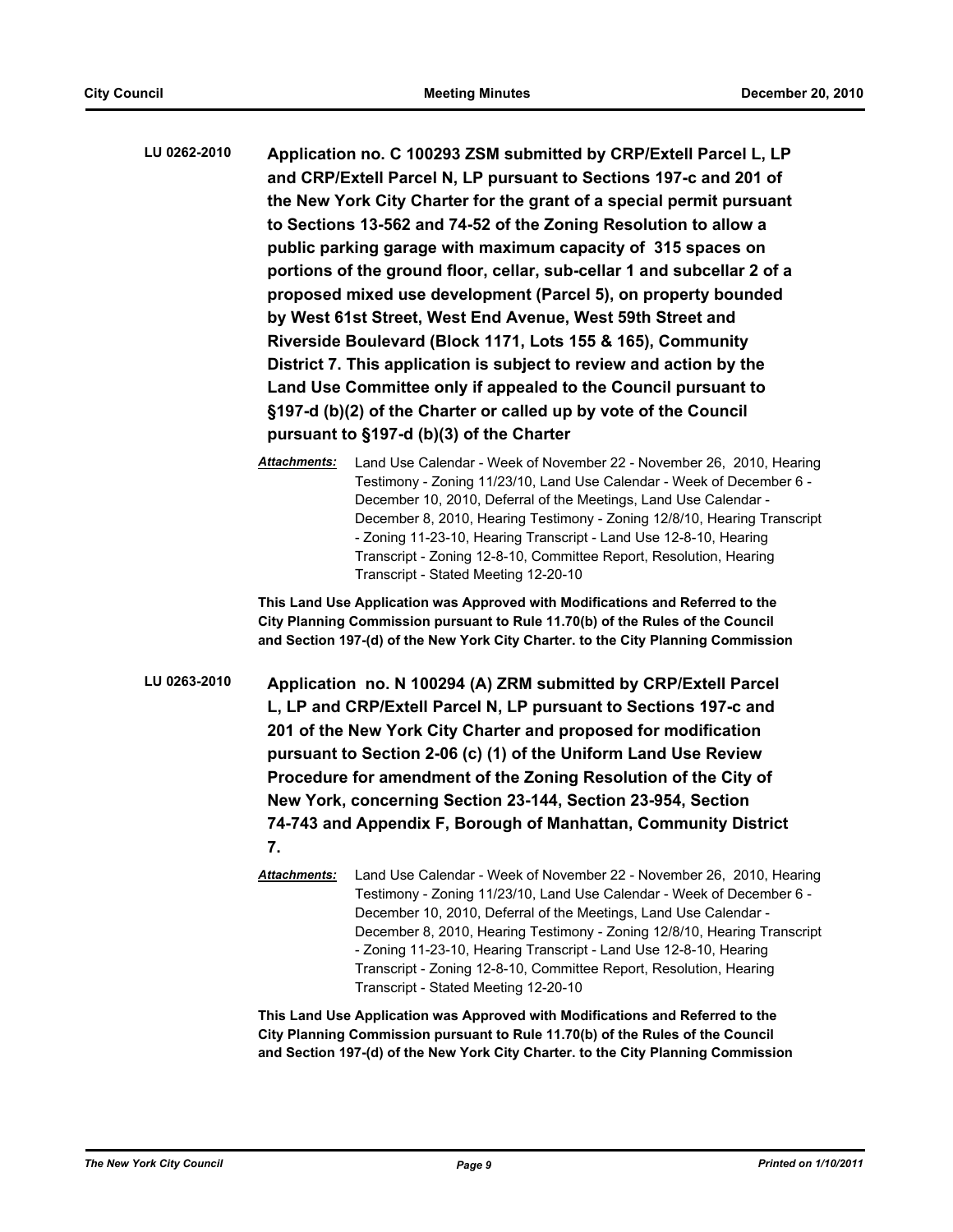- **LU 0264-2010 Uniform Land Use Review Procedure Application no. N 100295 ZRM submitted by CRP/Extell Parcel L, LP and CRP/Extell Parcel N, LP pursuant to Sections 197-c and 201 of the New York City Charter for amendment of the Zoning Resolution of the City of New York, concerning Section 74-74 and Section 74-744, Borough of Manhattan, Community District 7.**
	- *Attachments:* Land Use Calendar Week of November 22 November 26, 2010, Hearing Testimony - Zoning 11/23/10, Land Use Calendar - Week of December 6 - December 10, 2010, Deferral of the Meetings, Land Use Calendar - December 8, 2010, Hearing Testimony - Zoning 12/8/10, Hearing Transcript - Zoning 11-23-10, Hearing Transcript - Land Use 12-8-10, Hearing Transcript - Zoning 12-8-10, Committee Report, Resolution, Hearing Transcript - Stated Meeting 12-20-10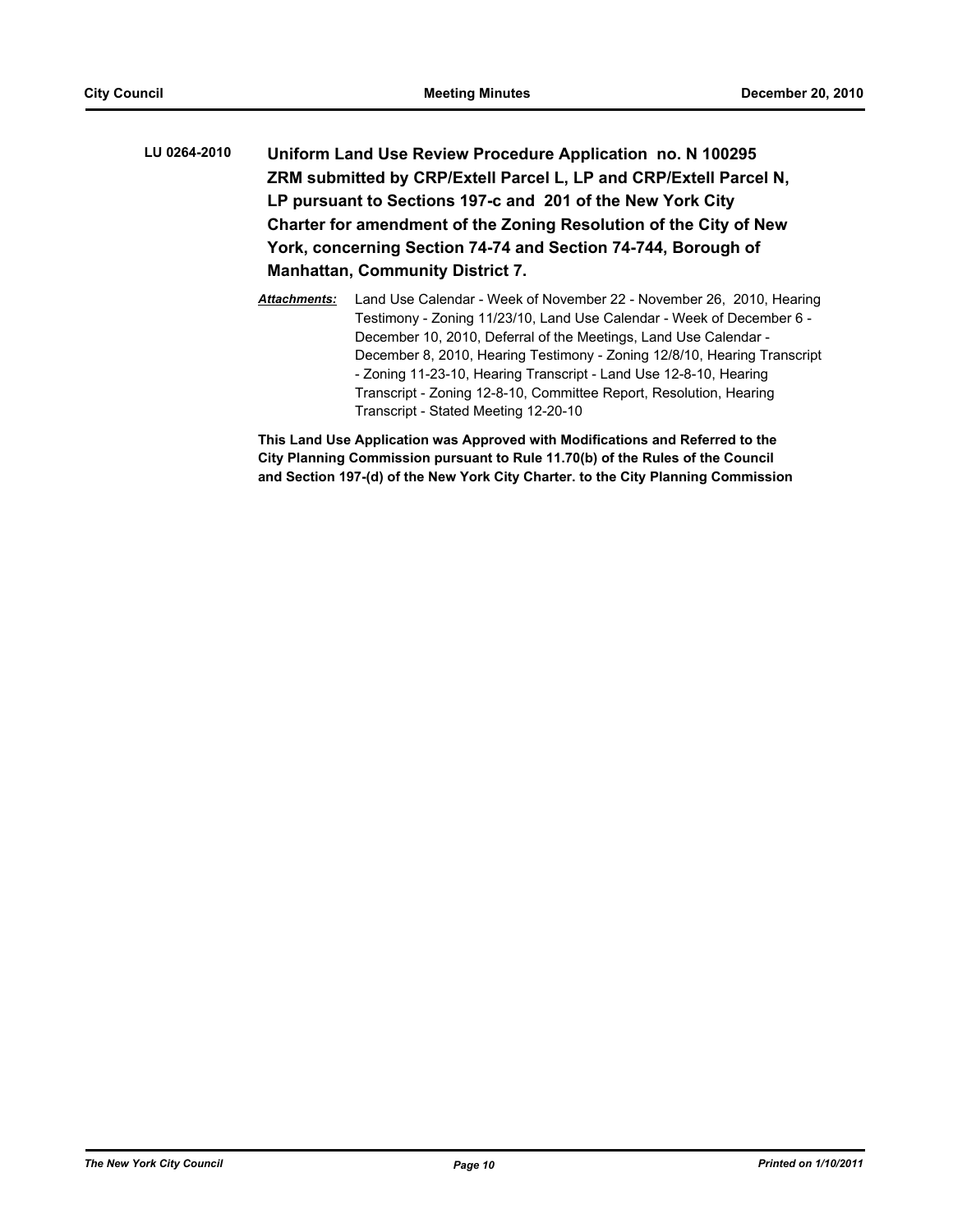**LU 0265-2010 Application no. C 100296 (A )ZSM / M 920358 (D) ZSM submitted by CRP/Extell Parcel L, LP and CRP/Extell Parcel N, LP pursuant to Sections 197-c and 201 of the New York City Charter, in accordance with Section 2-06 (c) (1) of the Unfiform Land Use Review Procedure Rules, for the grant of a special permit pursuant to Section 74-743of the Zoning Resolution to allow the location of buildings without regard for the applicable court, distance between buildings, height and setback regulations; the modification of the definition of outer courts and the provisions of Section 23-84; modifications to the Inclusionary Housing Program; approval to modify the original Riverside South general large-scale permit and restrictive declaration in connection with a proposed mixed use development on property bounded by West 61st Street, West End Avenue, West 59th Street and Riverside Boulevard (Block 1171, Lots 155 & 165) Borough of Manhattan, Community District 7. This application is subject to review and action by the Land Use Committee only if appealed to the Council pursuant to §197-d (b)(2) of the Charter or called up by vote of the Council pursuant to §197-d (b)(3) of the Charter.**

> *Attachments:* Land Use Calendar - Week of November 22 - November 26, 2010, Hearing Testimony - Zoning 11/23/10, Land Use Calendar - Week of December 6 - December 10, 2010, Deferral of the Meetings, Land Use Calendar - December 8, 2010, Hearing Testimony - Zoning 12/8/10, Hearing Transcript - Zoning 11-23-10, Hearing Transcript - Land Use 12-8-10, Hearing Transcript - Zoning 12-8-10, Committee Report, Resolution, Hearing Transcript - Stated Meeting 12-20-10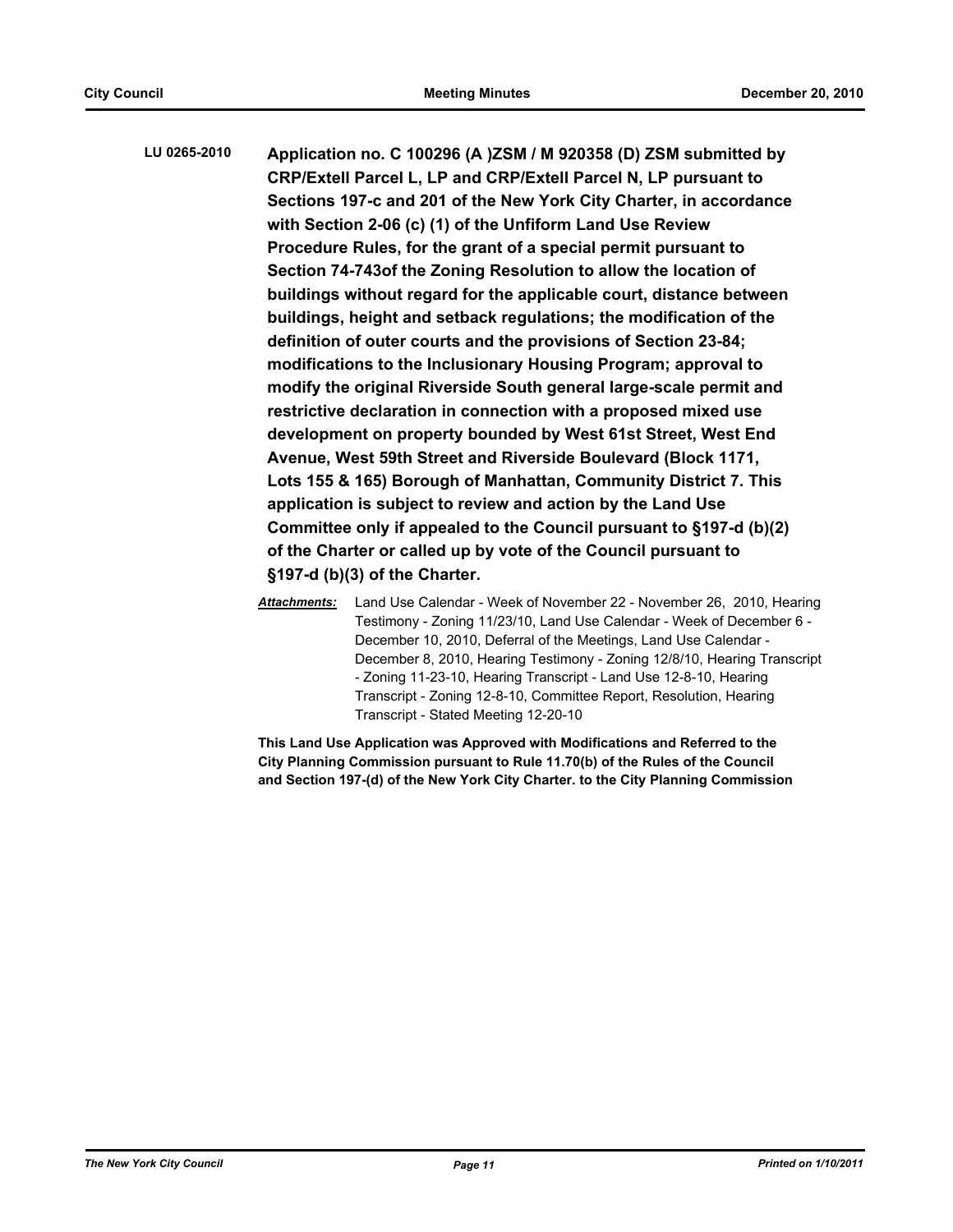- **LU 0266-2010 Application no. C 100297 ZSM submitted by CRP/Extell Parcel L, LP and CRP/Extell Parcel N, LP pursuant to Sections 197-c and 201 of the New York City Charter for the grant of a special permit pursuant to Section 74-744 of the Zoning Resolution to allow an automotive sales and services establishment on property bounded by West 61st Street, West End Avenue, West 59th Street and Riverside Boulevard (Block 1171, Lots 155 & 165), Borough of Manhattan, Community District 7. This application is subject to review and action by the Land Use Committee only if appealed to the Council pursuant to §197-d (b)(2) of the Charter or called up by vote of the Council pursuant to §197-d (b)(3) of the Charter.**
	- *Attachments:* Land Use Calendar Week of November 22 November 26, 2010, Hearing Testimony - Zoning 11/23/10, Land Use Calendar - Week of December 6 - December 10, 2010, Deferral of the Meetings, Land Use Calendar - December 8, 2010, Hearing Testimony - Zoning 12/8/10, Hearing Transcript - Zoning 11-23-10, Hearing Transcript - Land Use 12-8-10, Hearing Transcript - Zoning 12-8-10, Committee Report, Resolution, Hearing Transcript - Stated Meeting 12-20-10

**This Land Use Application was Approved with Modifications and Referred to the City Planning Commission pursuant to Rule 11.70(b) of the Rules of the Council and Section 197-(d) of the New York City Charter. to the City Planning Commission**

**LU 0272-2010 Application no. 20115271 HKM (N 110093 HKM), pursuant to §3020 of the Charter of the City of New York, concerning the designation (List No.433, LP-2368) by the Landmarks Preservation Commission of the Loew's Canal Street Theatre Building, located at 31 Canal Street (Block 297, part of Lot 1) as a historic landmark, Council District no. 1.**

> *Attachments:* Land Use Calendar - Week of December 6 - December 10, 2010, Land Use Calendar - Week of December 13 - December 17, 2010, Hearing Transcript - Landmarks 12/6/10, Hearing Testimony - Landmarks 12/6/10, Hearing Testimony - Landmarks 12/14/10, Hearing Transcript - Landmarks 12-14-10, Committee Report, Resolution, Hearing Transcript - Land Use 12-16-10, Hearing Transcript - Stated Meeting 12-20-10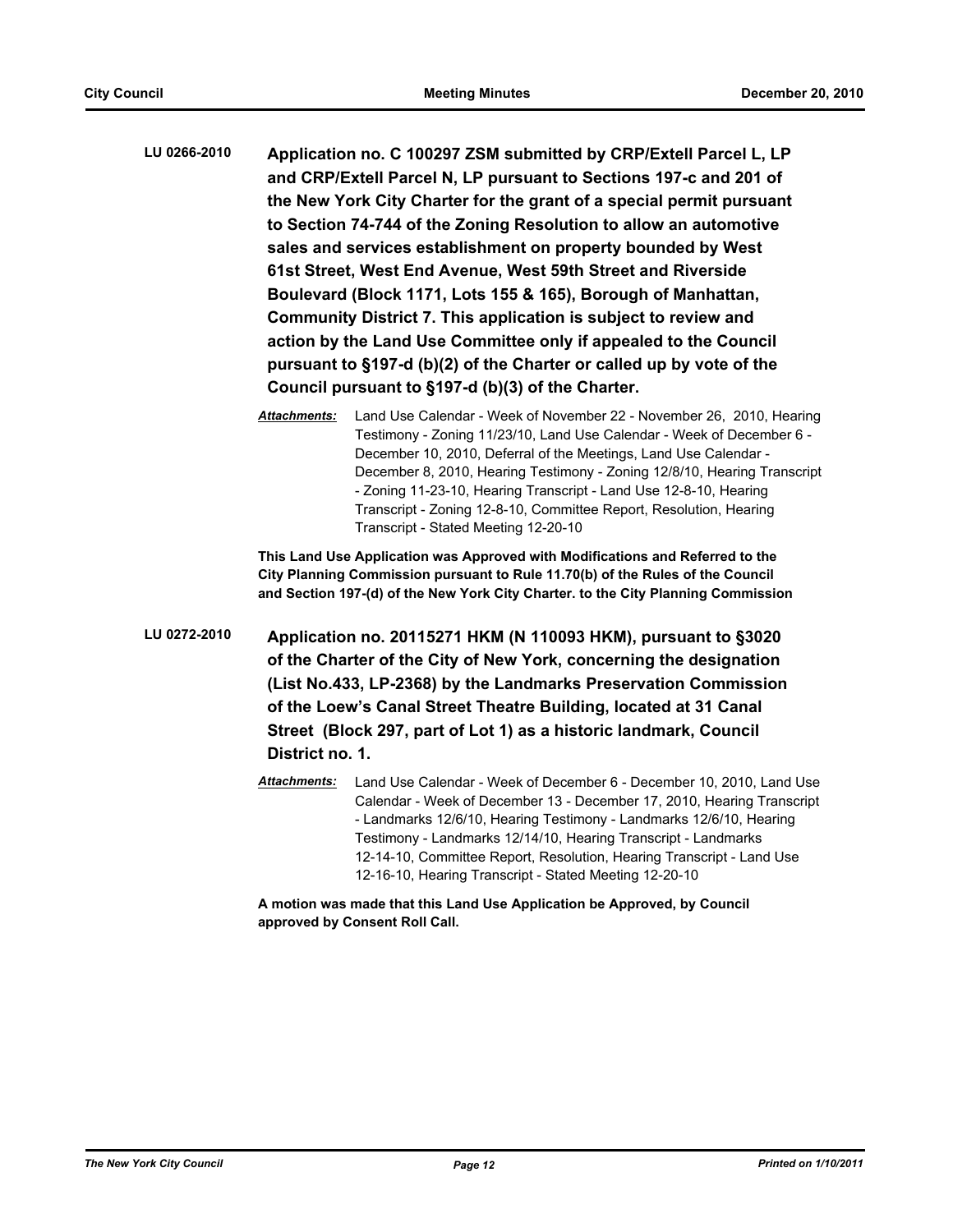| Res 0610-2010 | Resolution affirming the designation by the Landmarks<br><b>Preservation Commission of the Loew's Canal Street Theatre</b><br>Building, located at 31 Canal Street (Tax Map Block 297, part of Lot<br>1), Borough of Manhattan, Designation List No. 433, LP-2368; L.U.<br>No. 272; 20115271 HKM (N 110093 HKM).                                                                                                                                                                                                                                                         |                                                                                                                                                                                                                                |  |  |
|---------------|--------------------------------------------------------------------------------------------------------------------------------------------------------------------------------------------------------------------------------------------------------------------------------------------------------------------------------------------------------------------------------------------------------------------------------------------------------------------------------------------------------------------------------------------------------------------------|--------------------------------------------------------------------------------------------------------------------------------------------------------------------------------------------------------------------------------|--|--|
|               | <b>Attachments:</b>                                                                                                                                                                                                                                                                                                                                                                                                                                                                                                                                                      | Committee Report, Hearing Transcript - Stated Meeting 12-20-10                                                                                                                                                                 |  |  |
|               | <b>Consent Roll Call.</b>                                                                                                                                                                                                                                                                                                                                                                                                                                                                                                                                                | A motion was made that this Resolution be Approved, by Council approved by                                                                                                                                                     |  |  |
| LU 0273-2010  | Application no. 20115218 TCM, pursuant to §20-226 of the<br>Administrative Code of the City of New York, concerning the<br>petition of Wogie's Inc. d.b.a Wogie's Bar & Grill to continue to<br>maintain and operate an unenclosed sidewalk café located at 39<br>Greenwich Avenue, Borough of Manhattan, Council District no. 3.<br>This application is subject to review and action by the Land Use<br>Committee only if called-up by vote of the Council pursuant to Rule<br>11.20b of the Council and §20-226(g) of the New York City<br><b>Administrative Code.</b> |                                                                                                                                                                                                                                |  |  |
|               | Attachments:                                                                                                                                                                                                                                                                                                                                                                                                                                                                                                                                                             | Land Use Calendar - Week of December 13 - December 17, 2010, Hearing<br>Transcript - Zoning 12-14-10, Committee Report, Resolution, Hearing<br>Transcript - Land Use 12-16-10, Hearing Transcript - Stated Meeting<br>12-20-10 |  |  |
|               | A motion was made that this Land Use Application be Approved, by Council<br>approved by Consent Roll Call.                                                                                                                                                                                                                                                                                                                                                                                                                                                               |                                                                                                                                                                                                                                |  |  |
| Res 0611-2010 | Resolution approving the petition for a revocable consent for an<br>unenclosed sidewalk café located at 39 Greenwich Avenue,<br>Borough of Manhattan (20115218 TCM; L.U. No. 273).                                                                                                                                                                                                                                                                                                                                                                                       |                                                                                                                                                                                                                                |  |  |
|               | Attachments:                                                                                                                                                                                                                                                                                                                                                                                                                                                                                                                                                             | Committee Report, Hearing Transcript - Stated Meeting 12-20-10                                                                                                                                                                 |  |  |
|               | A motion was made that this Resolution be Approved, by Council approved by<br><b>Consent Roll Call.</b>                                                                                                                                                                                                                                                                                                                                                                                                                                                                  |                                                                                                                                                                                                                                |  |  |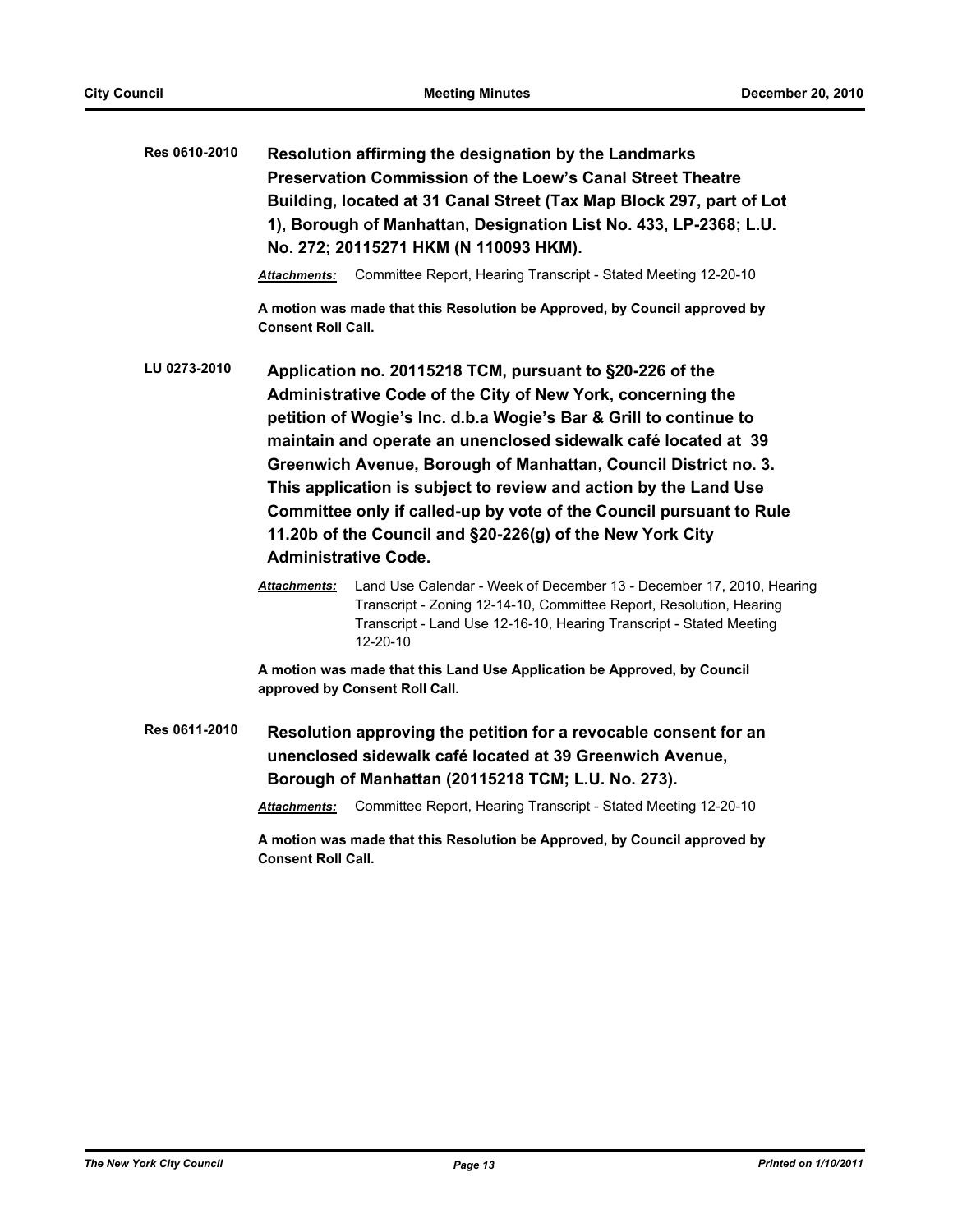- **LU 0274-2010 Application no. 20115210 TCM, pursuant to §20-226 of the Administrative Code of the City of New York, concerning the petition of Mestizo Inc. d.b.a Good Restaurant to continue to maintain and operate an unenclosed sidewalk café located at 89 Greenwich Avenue, Borough of Manhattan, Council District no. 3. This application is subject to review and action by the Land Use Committee only if called-up by vote of the Council pursuant to Rule 11.20b of the Council and §20-226(g) of the New York City Administrative Code.**
	- *Attachments:* Land Use Calendar Week of December 13 December 17, 2010, Hearing Transcript - Zoning 12-14-10, Committee Report, Resolution, Hearing Transcript - Land Use 12-16-10, Hearing Transcript - Stated Meeting 12-20-10

**A motion was made that this Land Use Application be Approved, by Council approved by Consent Roll Call.**

**Res 0612-2010 Resolution approving the petition for a revocable consent for an unenclosed sidewalk café located at 89 Greenwich Avenue, Borough of Manhattan (20115210 TCM; L.U. No. 274).**

*Attachments:* Committee Report, Hearing Transcript - Stated Meeting 12-20-10

**A motion was made that this Resolution be Approved, by Council approved by Consent Roll Call.**

- **LU 0275-2010 Application no. 20115001 TCM, pursuant to §20-226 of the Administrative Code of the City of New York, concerning the petition of 753 Washington Trattoria Inc. d.b.a Baby Buddha to establish, maintain and operate an unenclosed sidewalk café located at 753 Washington Street, Borough of Manhattan, Council District no. 3. This application is subject to review and action by the Land Use Committee only if called-up by vote of the Council pursuant to Rule 11.20b of the Council and §20-226(g) of the New York City Administrative Code.**
	- *Attachments:* Land Use Calendar Week of December 13 December 17, 2010, Hearing Transcript - Zoning 12-14-10, Committee Report, Resolution, Hearing Transcript - Land Use 12-16-10, Hearing Transcript - Stated Meeting 12-20-10

*Filed pursuant to a Letter of Withdrawal.*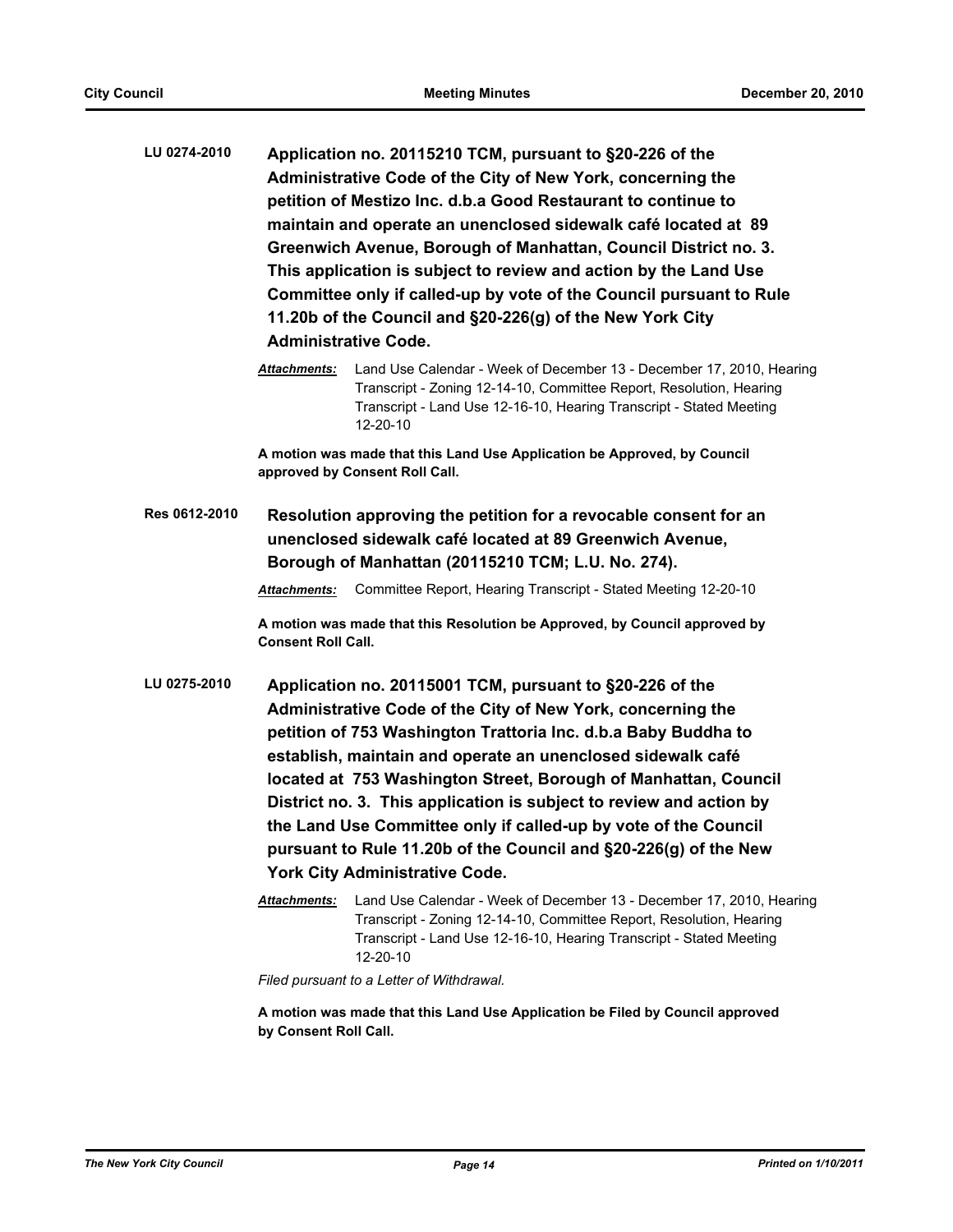**Res 0613-2010 Resolution approving a motion to file pursuant to withdrawal of the petition for a revocable consent for an unenclosed sidewalk café located at 753 Washington Street, Borough of Manhattan (20115001 TCM; L.U. No. 275).**

*Attachments:* Committee Report, Hearing Transcript - Stated Meeting 12-20-10

*Filed pursuant to a Letter of Withdrawal.*

**A motion was made that this Resolution be Filed by Council approved by Consent Roll Call.**

**Int 0442-2010 A Local Law to amend the administrative code of the city of New York, in relation to reports on school discipline and police department activity relating to schools.**

> *Attachments:* Memo In Support, Committee Report 12/16/10, Hearing Testimony 12/16/10, Hearing Transcript 12/16/10, Committee Report 12/20/10, Hearing Testimony 12/20/10, Hearing Transcript 12/20/10, Fiscal Impact Statement, Hearing Transcript - Stated Meeting 12-20-10

**Enactment No:** 2011/003

- 12. General Orders Calendar
	- **LU 0256-2010 Application no. C 100287 ZSM submitted by CRP/Extell Parcel L, LP and CRP/Extell Parcel N, LP pursuant to Sections 197-c and 201 of the New York City Charter for the grant of a special permit pursuant to Section 74-681of the Zoning Resolution to allow that portion of the railroad or transit right-of-way or yard on property bounded by West 61st Street, West End Avenue, West 59th Street and Riverside Boulevard (Block 1171, Lots 155 & 165), Borough of Manhattan, Community District 7. This application is subject to review and action by the Land Use Committee only if appealed to the Council pursuant to §197-d (b)(2) of the Charter or called up by vote of the Council pursuant to §197-d (b)(3) of the Charter.**
		- *Attachments:* Land Use Calendar Week of November 22 November 26, 2010, Hearing Testimony - Zoning 11/23/10, Land Use Calendar - Week of December 6 - December 10, 2010, Deferral of the Meetings, Land Use Calendar - December 8, 2010, Hearing Testimony - Zoning 12/8/10, Hearing Transcript - Zoning 11-23-10, Hearing Transcript - Land Use 12-8-10, Hearing Transcript - Zoning 12-8-10, Committee Report, Resolution, Hearing Transcript - Stated Meeting 12-20-10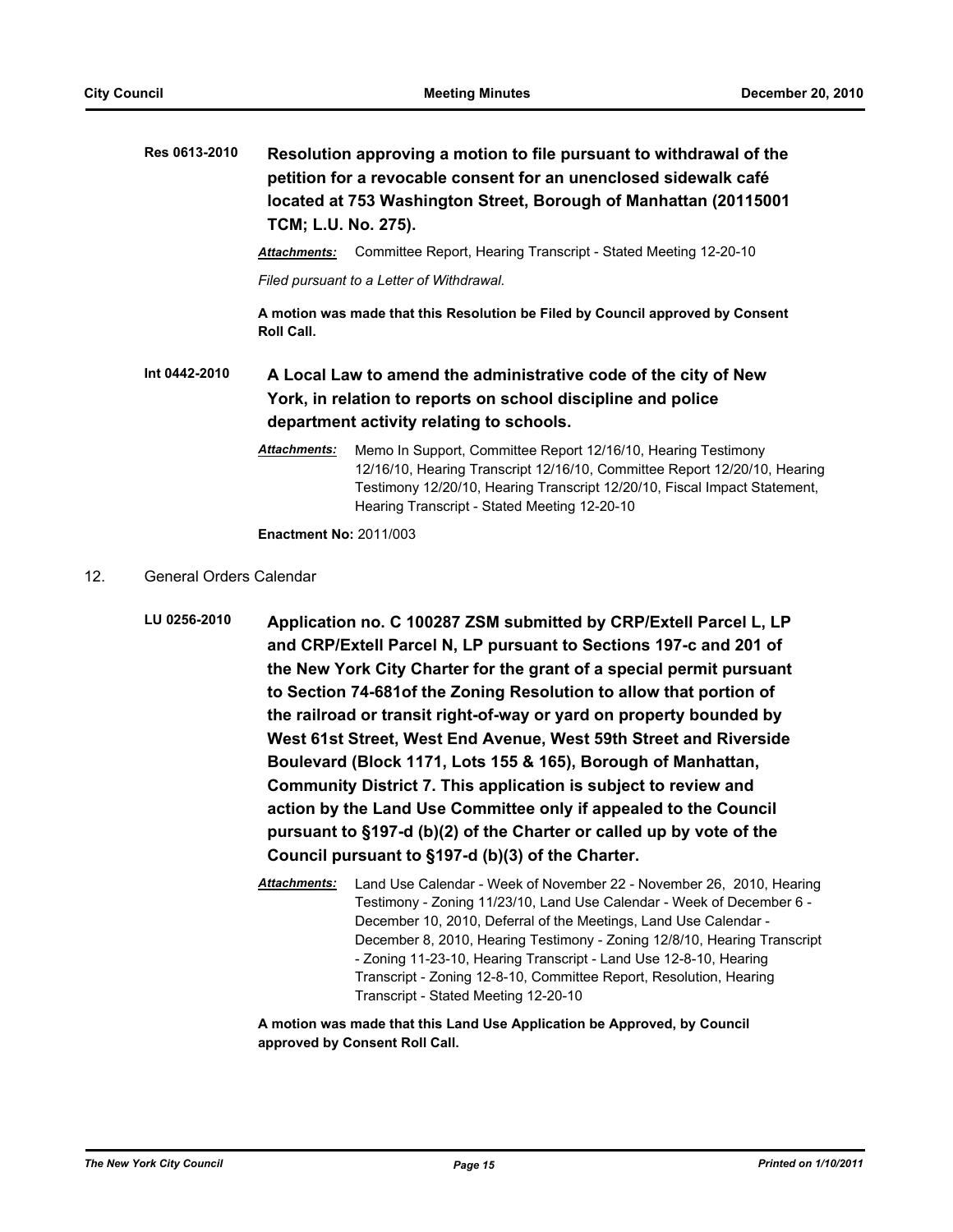**Res 0614-2010 Resolution approving with modifications the decision of the City Planning Commission on ULURP No. C 100287 ZSM (L.U. No. 256), for the grant of a special permit\* pursuant to Section 74-681 of the Zoning Resolution of the City of New York to allow that portion of the railroad or transit right-of-way or yard which will be completely covered over by a permanent platform and that portion of the right-of-way or yard where railroad or transit use has been permanently discontinued or terminated to be included in the lot area, in connection with a proposed mixed use development on property bounded by West 61st Street, West End Avenue, West 59th Street and Riverside Boulevard (Block 1171, Lots 155 and 165), in a C4-7 District, within a general large-scale development generally bounded by West 72nd Street, Freedom Place, West End Avenue, West 59th Street and Riverside Boulevard, Borough of Manhattan.**

*Attachments:* Committee Report, Hearing Transcript - Stated Meeting 12-20-10

**A motion was made that this Resolution be Approved, by Council approved by Consent Roll Call.**

- **LU 0257-2010 Application no. C 100288 ZSM submitted by CRP/Extell Parcel L, LP and CRP/Extell Parcel N, LP pursuant to Sections 197-c and 201 of the New York City Charter for the grant of a special permit pursuant to Sections 13-562 and 74-52 of the Zoning Resolution to allow a public parking garage with maximum capacity of 1,260 spaces on property bounded by West 61st Street, West End Avenue, West 59th Street and Riverside Boulevard (Block 1171, Lots 155 & 165), Borough of Manhattan, Community District 7. This application is subject to review and action by the Land Use Committee only if appealed to the Council pursuant to §197-d (b)(2) of the Charter or called up by vote of the Council pursuant to §197-d (b)(3) of the Charter.**
	- *Attachments:* Land Use Calendar Week of November 22 November 26, 2010, Hearing Testimony - Zoning 11/23/10, Land Use Calendar - Week of December 6 - December 10, 2010, Deferral of the Meetings, Land Use Calendar - December 8, 2010, Hearing Testimony - Zoning 12/8/10, Hearing Transcript - Zoning 11-23-10, Hearing Transcript - Land Use 12-8-10, Hearing Transcript - Zoning 12-8-10, Committee Report, Resolution, Hearing Transcript - Stated Meeting 12-20-10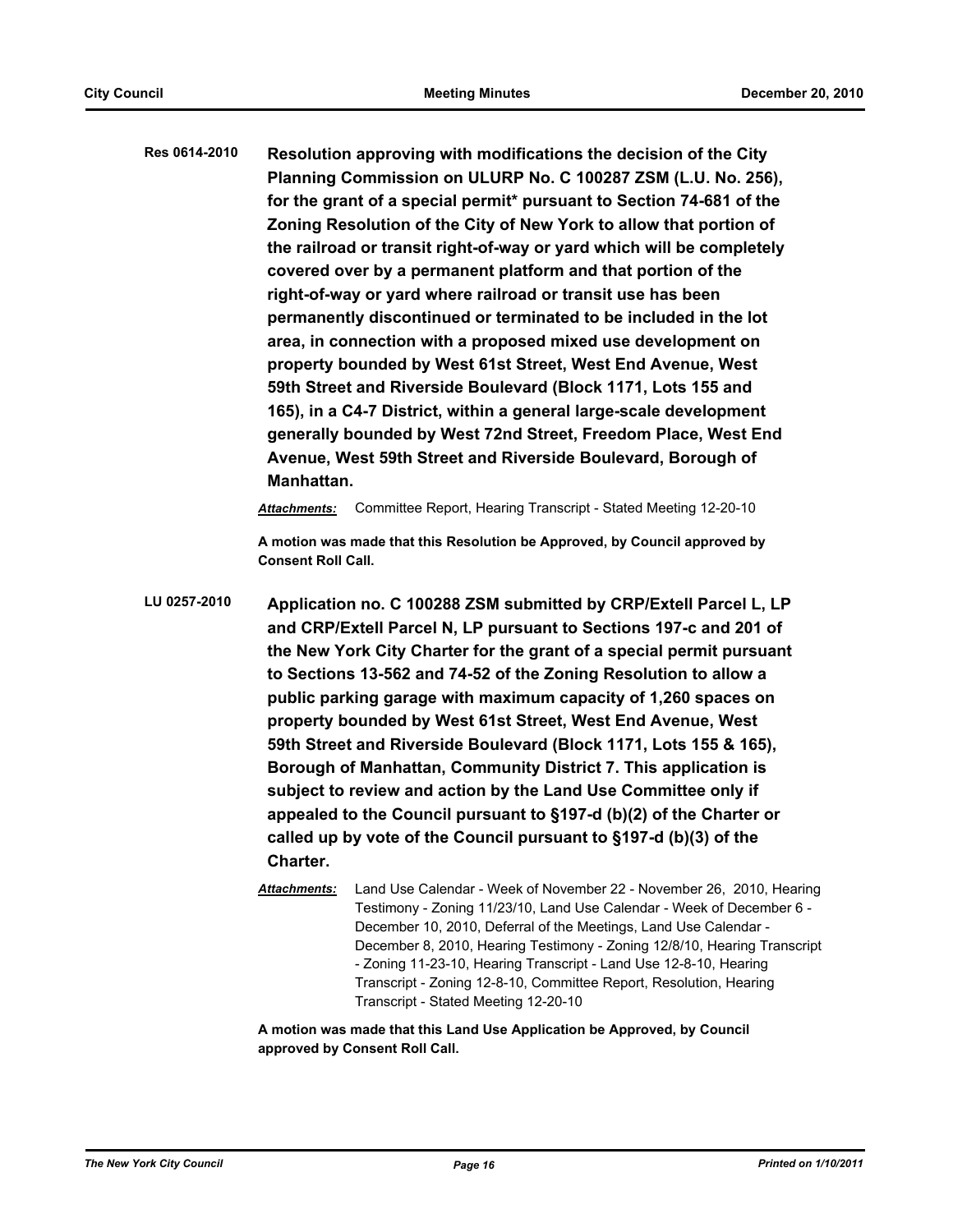**Res 0615-2010 Resolution approving with modifications the decision of the City Planning Commission on ULURP No. C 100288 ZSM (L.U. No. 257), for the grant of a special permit pursuant to Sections 13-562 and 74-52 of the Zoning Resolution to allow a public parking garage with a maximum capacity of 1,260 spaces on portions of the ground floor, cellar, sub-cellar 1 and sub-cellar 2 of a proposed mixed use development on property bounded by West 61st Street, West End Avenue, West 59th Street and Riverside Boulevard (Block 1171, Lots 155 and 165), in a C4-7 District, within a general large-scale development generally bounded by West 72nd Street, Freedom Place, West End Avenue, West 59th Street and Riverside Boulevard, Borough of Manhattan.**

*Attachments:* Committee Report, Hearing Transcript - Stated Meeting 12-20-10

**A motion was made that this Resolution be Approved, by Council approved by Consent Roll Call.**

**LU 0258-2010 Application no. C 100289 ZSM submitted by CRP/Extell Parcel L, LP and CRP/Extell Parcel N, LP pursuant to Sections 197-c and 201 of the New York City Charter for the grant of a special permit pursuant to Sections 13-562 and 74-52 of the Zoning Resolution to allow a public parking garage with maximum capacity of 322 spaces on portions of the ground floor, cellar, sub-cellar 1 and subcellar 2 of a proposed mixed use development (Parcel 1), on property bounded by West 61st Street, West End Avenue, West 59th Street and Riverside Boulevard (Block 1171, Lots 155 & 165), Borough of Manhattan, Community District 7. This application is subject to review and action by the Land Use Committee only if appealed to the Council pursuant to §197-d (b)(2) of the Charter or called up by vote of the Council pursuant to §197-d (b)(3) of the Charter.**

> *Attachments:* Land Use Calendar - Week of November 22 - November 26, 2010, Hearing Testimony - Zoning 11/23/10, Land Use Calendar - Week of December 6 - December 10, 2010, Deferral of the Meetings, Land Use Calendar - December 8, 2010, Hearing Testimony - Zoning 12/8/10, Hearing Transcript - Zoning 11-23-10, Hearing Transcript - Land Use 12-8-10, Hearing Transcript - Zoning 12-8-10, Committee Report, Resolution, Hearing Transcript - Stated Meeting 12-20-10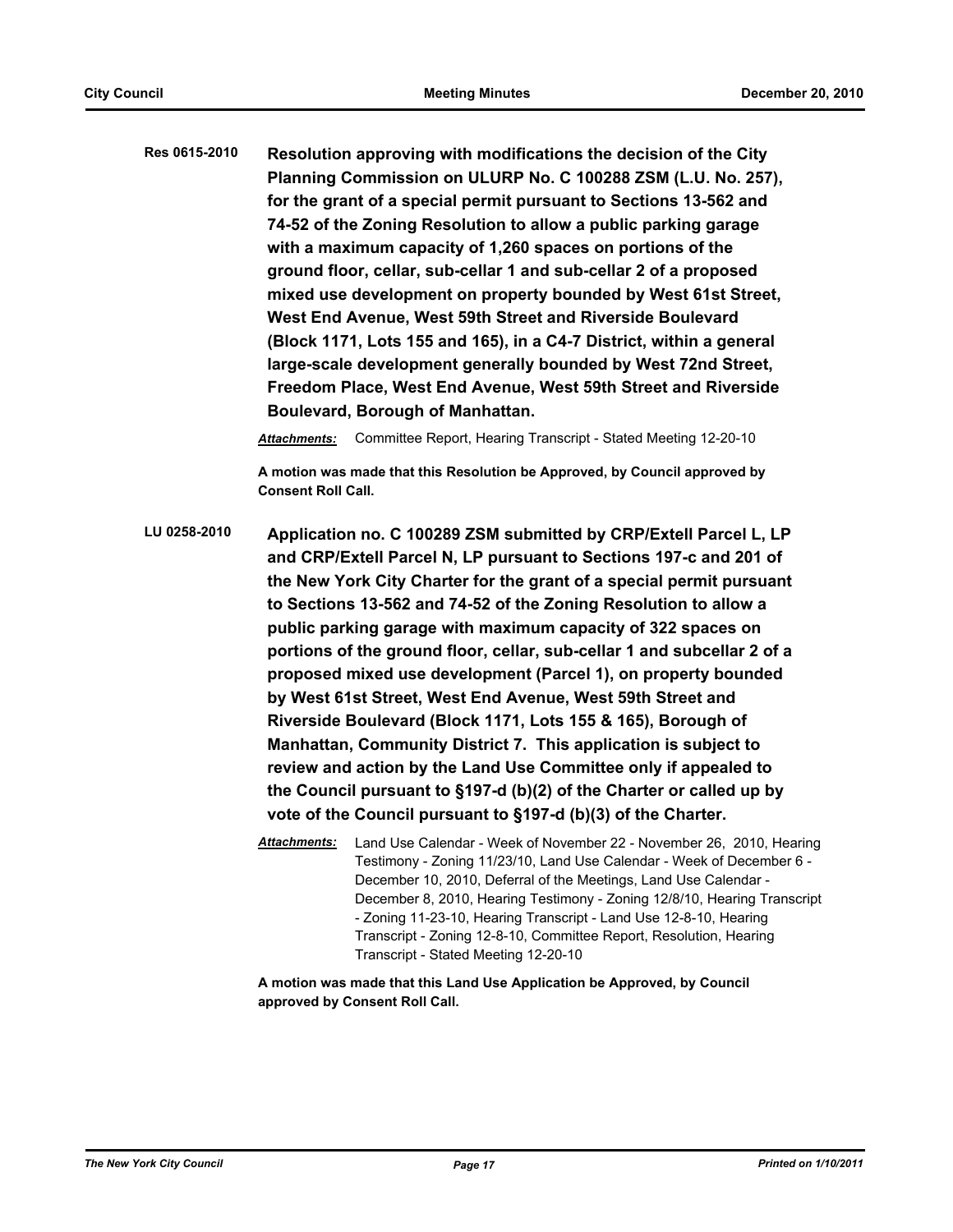**Res 0616-2010 Resolution approving with modifications the decision of the City Planning Commission on ULURP No. C 100289 ZSM (L.U. No. 258), for the grant of a special permit pursuant to Sections 13-562 and 74-52 of the Zoning Resolution of the City of New York to allow a public parking garage with a maximum capacity of 322 spaces on portions of the ground floor, cellar, sub-cellar 1 and sub-cellar 2 of a proposed mixed use development (Parcel 1), on property bounded by West 61st Street, West End Avenue, West 59th Street and Riverside Boulevard (Block 1171, Lots 155 and 165), in a C4-7 District, within a general large-scale development generally bounded by West 72nd Street, Freedom Place, West End Avenue, West 59th Street and Riverside Boulevard, Borough of Manhattan.**

*Attachments:* Committee Report, Hearing Transcript - Stated Meeting 12-20-10

**A motion was made that this Resolution be Approved, by Council approved by Consent Roll Call.**

**LU 0259-2010 Application no. C 100290 ZSM submitted by CRP/Extell Parcel L, LP and CRP/Extell Parcel N, LP pursuant to Sections 197-c and 201 of the New York City Charter for the grant of a special permit pursuant to Sections 13-562 and 74-52 of the Zoning Resolution to allow a public parking garage with maximum capacity of 161 spaces on portions of the ground floor, cellar, sub-cellar 1 and subcellar 2 of a proposed mixed use development (Parcel 2), on property bounded by West 61st Street, West End Avenue, West 59th Street and Riverside Boulevard (Block 1171, Lots 155 & 165), Borough of Manhattan, Community District 7. This application is subject to review and action by the Land Use Committee only if appealed to the Council pursuant to §197-d (b)(2) of the Charter or called up by vote of the Council pursuant to §197-d (b)(3) of the Charter.**

> *Attachments:* Land Use Calendar - Week of November 22 - November 26, 2010, Hearing Testimony - Zoning 11/23/10, Land Use Calendar - Week of December 6 - December 10, 2010, Deferral of the Meetings, Land Use Calendar - December 8, 2010, Hearing Testimony - Zoning 12/8/10, Hearing Transcript - Zoning 11-23-10, Hearing Transcript - Land Use 12-8-10, Hearing Transcript - Zoning 12-8-10, Committee Report, Resolution, Hearing Transcript - Stated Meeting 12-20-10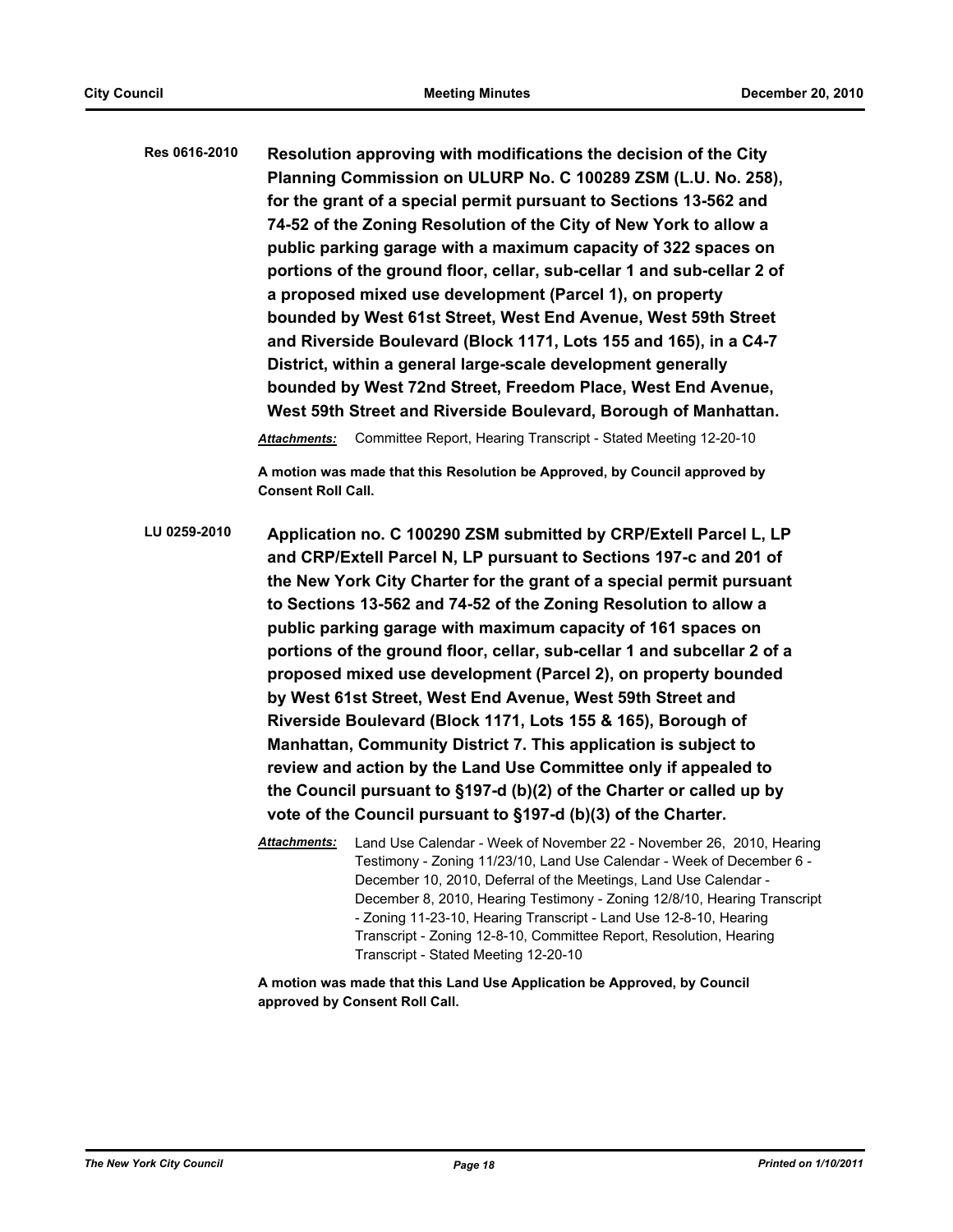**Res 0617-2010 Resolution approving with modifications the decision of the City Planning Commission on ULURP No. C 100290 ZSM (L.U. No. 259), for the grant of a special permit pursuant to Sections 13-562 and 74-52 of the Zoning Resolution to allow a public parking garage with a maximum capacity of 161 spaces on portions of the ground floor, cellar, sub-cellar 1 and sub-cellar 2 of a proposed mixed use development (Parcel 2), on property bounded by West 61st Street, West End Avenue, West 59th Street and Riverside Boulevard (Block 1171, Lots 155 and 165), in a C4-7 District, within a general large-scale development generally bounded by West 72nd Street, Freedom Place, West End Avenue, West 59th Street and Riverside Boulevard, Borough of Manhattan.**

*Attachments:* Committee Report, Hearing Transcript - Stated Meeting 12-20-10

**A motion was made that this Resolution be Approved, by Council approved by Consent Roll Call.**

**LU 0260-2010 Application no. C 100291 ZSM submitted by CRP/Extell Parcel L, LP and CRP/Extell Parcel N, LP pursuant to Sections 197-c and 201 of the New York City Charter for the grant of a special permit pursuant to Sections 13-562 and 74-52 of the Zoning Resolution to allow a public parking garage with maximum capacity of 203 spaces on portions of the ground floor, cellar, sub-cellar 1 and subcellar 2 of a proposed mixed use development (Parcel 3), on property bounded by West 61st Street, West End Avenue, West 59th Street and Riverside Boulevard (Block 1171, Lots 155 & 165), Borough of Manhattan, Community District 7. This application is subject to review and action by the Land Use Committee only if appealed to the Council pursuant to §197-d (b)(2) of the Charter or called up by vote of the Council pursuant to §197-d (b)(3) of the Charter.**

> *Attachments:* Land Use Calendar - Week of November 22 - November 26, 2010, Hearing Testimony - Zoning 11/23/10, Land Use Calendar - Week of December 6 - December 10, 2010, Deferral of the Meetings, Land Use Calendar - December 8, 2010, Hearing Testimony - Zoning 12/8/10, Hearing Transcript - Zoning 11-23-10, Hearing Transcript - Land Use 12-8-10, Hearing Transcript - Zoning 12-8-10, Committee Report, Resolution, Hearing Transcript - Stated Meeting 12-20-10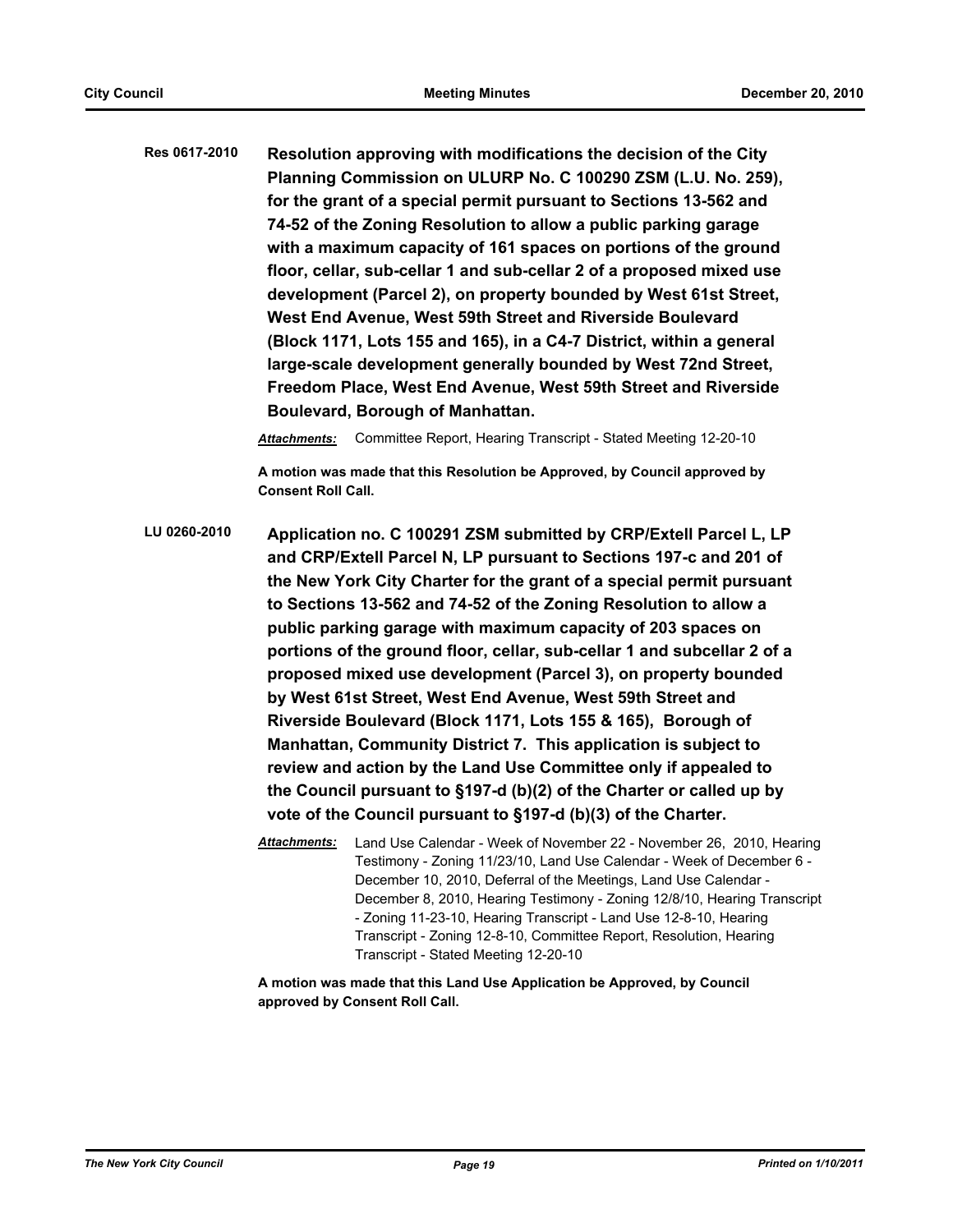**Res 0618-2010 Resolution approving with modification the decision of the City Planning Commission on ULURP No. C 100291 ZSM (L.U. No. 260), for the grant of a special permit pursuant to Sections 13-562 and 74-52 of the Zoning Resolution to allow a public parking garage with a maximum capacity of 203 spaces on portions of the ground floor, cellar, sub-cellar 1 and sub-cellar 2 of a proposed mixed use development (Parcel 3), on property bounded by West 61st Street, West End Avenue, West 59th Street and Riverside Boulevard (Block 1171, Lots 155 and 165), in a C4-7 District, within a general large-scale development generally bounded by West 72nd Street, Freedom Place, West End Avenue, West 59th Street and Riverside Boulevard, Borough of Manhattan.**

*Attachments:* Committee Report, Hearing Transcript - Stated Meeting 12-20-10

**A motion was made that this Resolution be Approved, by Council approved by Consent Roll Call.**

**LU 0261-2010 Application no. C 100292 ZSM submitted by CRP/Extell Parcel L, LP and CRP/Extell Parcel N, LP pursuant to Sections 197-c and 201 of the New York City Charter for the grant of a special permit pursuant to Sections 13-562 and 74-52 of the Zoning Resolution to allow a public parking garage with maximum capacity of 259 spaces on portions of the ground floor, cellar, sub-cellar 1 and subcellar 2 of a proposed mixed use development (Parcel 4), on property bounded by West 61st Street, West End Avenue, West 59th Street and Riverside Boulevard (Block 1171, Lots 155 & 165), Borough of Manhattan, Community District 7. This application is subject to review and action by the Land Use Committee only if appealed to the Council pursuant to §197-d (b)(2) of the Charter or called up by vote of the Council pursuant to §197-d (b)(3) of the Charter**

> *Attachments:* Land Use Calendar - Week of November 22 - November 26, 2010, Hearing Testimony - Zoning 11/23/10, Land Use Calendar - Week of December 6 - December 10, 2010, Deferral of the Meetings, Land Use Calendar - December 8, 2010, Hearing Testimony - Zoning 12/8/10, Hearing Transcript - Zoning 11-23-10, Hearing Transcript - Land Use 12-8-10, Hearing Transcript - Zoning 12-8-10, Committee Report, Resolution, Hearing Transcript - Stated Meeting 12-20-10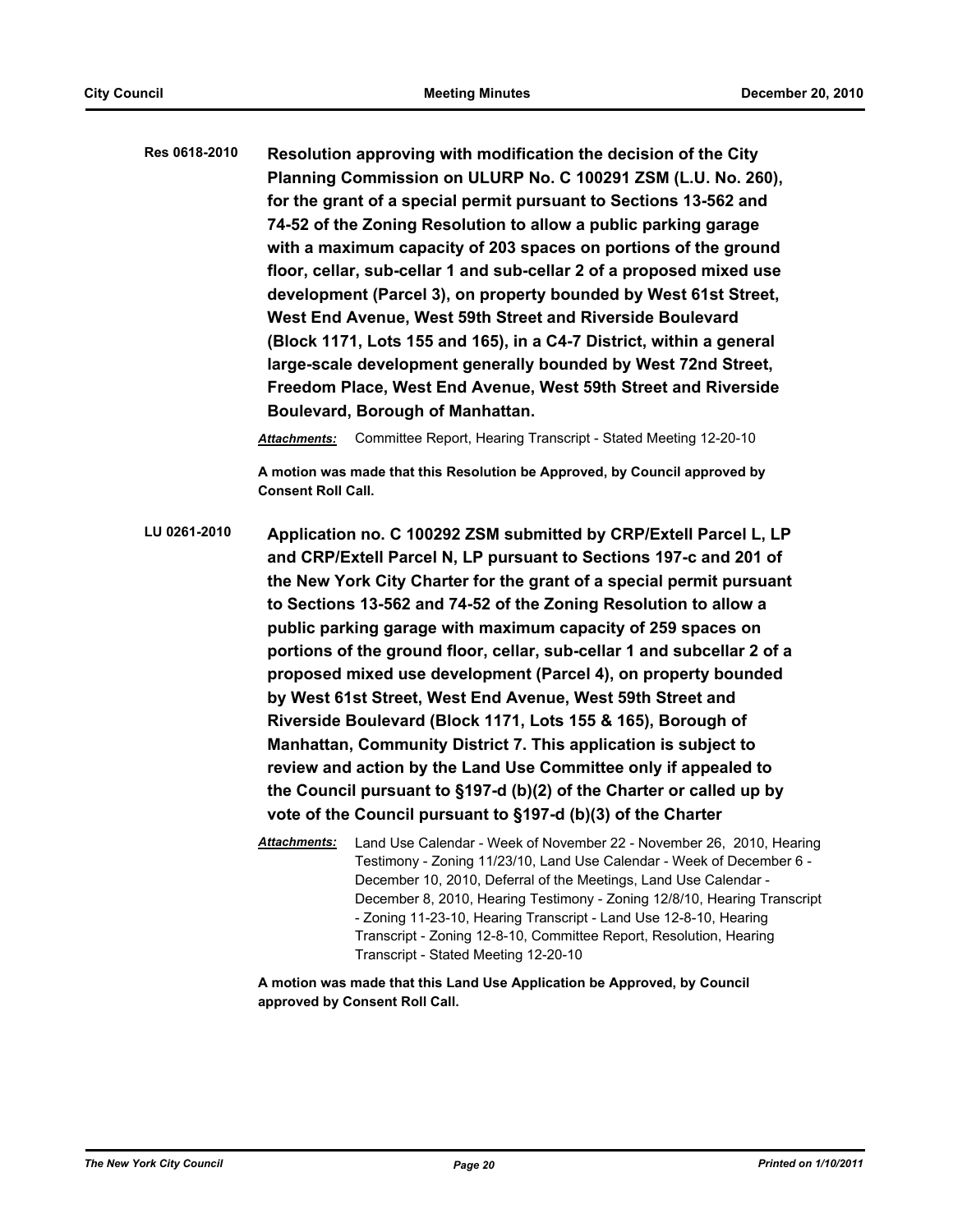**Res 0619-2010 Resolution approving with modifications the decision of the City Planning Commission on ULURP No. C 100292 ZSM (L.U. No. 261), for the grant of a special permit pursuant to Sections 13-562 and 74-52 of the Zoning Resolution to allow a public parking garage with a maximum capacity of 259 spaces on portions of the ground floor, cellar, sub-cellar 1 and sub-cellar 2 of a proposed mixed use development (Parcel 4), on property bounded by West 61st Street, West End Avenue, West 59th Street and Riverside Boulevard (Block 1171, Lots 155 and 165), in a C4-7 District, within a general large-scale development generally bounded by West 72nd Street, Freedom Place, West End Avenue, West 59th Street and Riverside Boulevard, Borough of Manhattan.**

*Attachments:* Committee Report, Hearing Transcript - Stated Meeting 12-20-10

**A motion was made that this Resolution be Approved, by Council approved by Consent Roll Call.**

**LU 0262-2010 Application no. C 100293 ZSM submitted by CRP/Extell Parcel L, LP and CRP/Extell Parcel N, LP pursuant to Sections 197-c and 201 of the New York City Charter for the grant of a special permit pursuant to Sections 13-562 and 74-52 of the Zoning Resolution to allow a public parking garage with maximum capacity of 315 spaces on portions of the ground floor, cellar, sub-cellar 1 and subcellar 2 of a proposed mixed use development (Parcel 5), on property bounded by West 61st Street, West End Avenue, West 59th Street and Riverside Boulevard (Block 1171, Lots 155 & 165), Community District 7. This application is subject to review and action by the Land Use Committee only if appealed to the Council pursuant to §197-d (b)(2) of the Charter or called up by vote of the Council pursuant to §197-d (b)(3) of the Charter**

> *Attachments:* Land Use Calendar - Week of November 22 - November 26, 2010, Hearing Testimony - Zoning 11/23/10, Land Use Calendar - Week of December 6 - December 10, 2010, Deferral of the Meetings, Land Use Calendar - December 8, 2010, Hearing Testimony - Zoning 12/8/10, Hearing Transcript - Zoning 11-23-10, Hearing Transcript - Land Use 12-8-10, Hearing Transcript - Zoning 12-8-10, Committee Report, Resolution, Hearing Transcript - Stated Meeting 12-20-10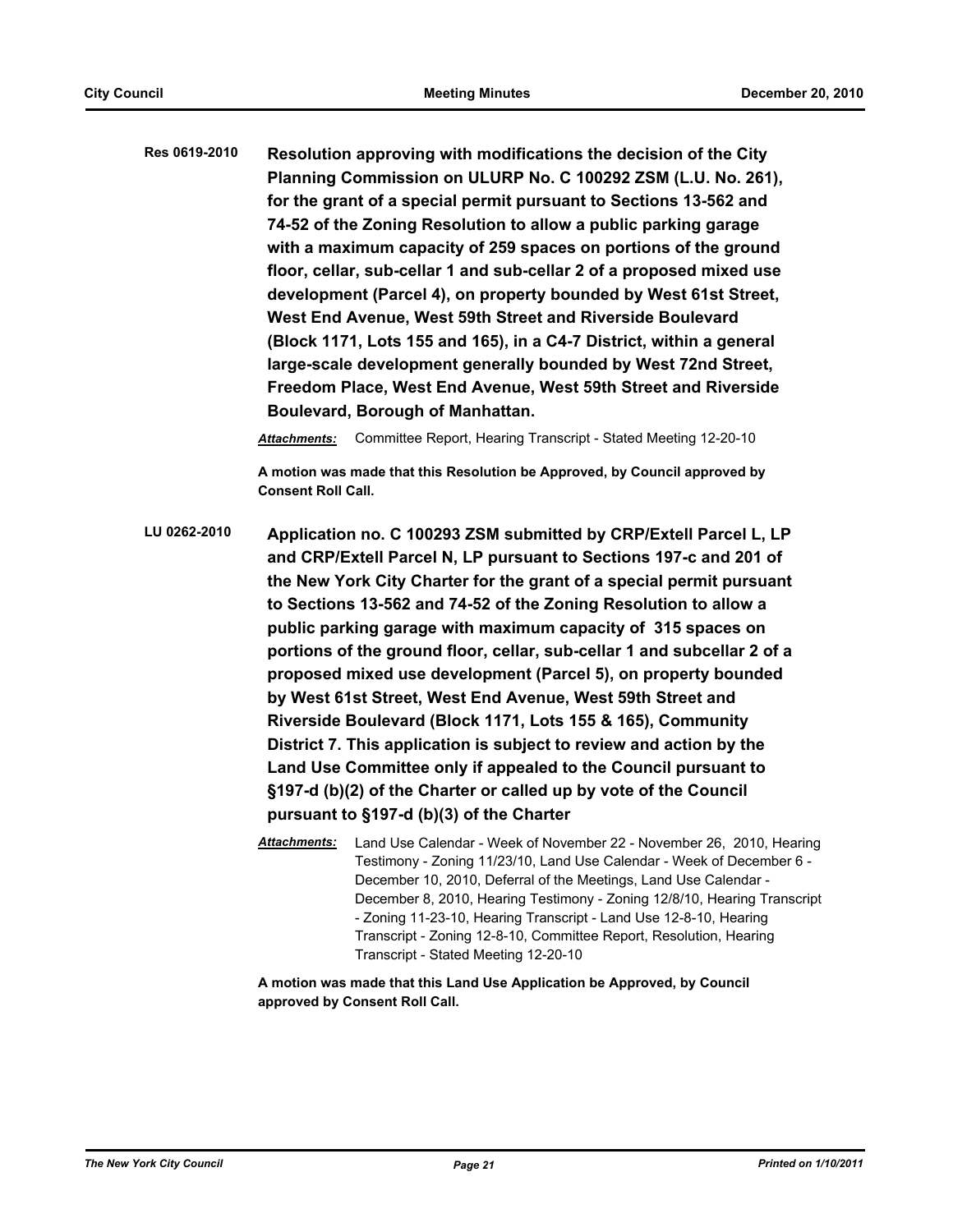**Res 0620-2010 Resolution approving with modifications the decision of the City Planning Commission on ULURP No. C 100293 ZSM (L.U. No. 262), for the grant of a special permit pursuant to Sections 13-562 and 74-52 of the Zoning Resolution to allow a public parking garage with a maximum capacity of 315 spaces on portions of the ground floor, cellar, sub-cellar 1 and sub-cellar 2 of a proposed mixed use development (Parcel 5), on property bounded by West 61st Street, West End Avenue, West 59th Street and Riverside Boulevard (Block 1171, Lots 155 and 165), in a C4-7 District, within a general large-scale development generally bounded by West 72nd Street, Freedom Place, West End Avenue, West 59th Street and Riverside Boulevard, Borough of Manhattan.**

*Attachments:* Committee Report, Hearing Transcript - Stated Meeting 12-20-10

**A motion was made that this Resolution be Approved, by Council approved by Consent Roll Call.**

**LU 0263-2010 Application no. N 100294 (A) ZRM submitted by CRP/Extell Parcel L, LP and CRP/Extell Parcel N, LP pursuant to Sections 197-c and 201 of the New York City Charter and proposed for modification pursuant to Section 2-06 (c) (1) of the Uniform Land Use Review Procedure for amendment of the Zoning Resolution of the City of New York, concerning Section 23-144, Section 23-954, Section 74-743 and Appendix F, Borough of Manhattan, Community District 7.**

> *Attachments:* Land Use Calendar - Week of November 22 - November 26, 2010, Hearing Testimony - Zoning 11/23/10, Land Use Calendar - Week of December 6 - December 10, 2010, Deferral of the Meetings, Land Use Calendar - December 8, 2010, Hearing Testimony - Zoning 12/8/10, Hearing Transcript - Zoning 11-23-10, Hearing Transcript - Land Use 12-8-10, Hearing Transcript - Zoning 12-8-10, Committee Report, Resolution, Hearing Transcript - Stated Meeting 12-20-10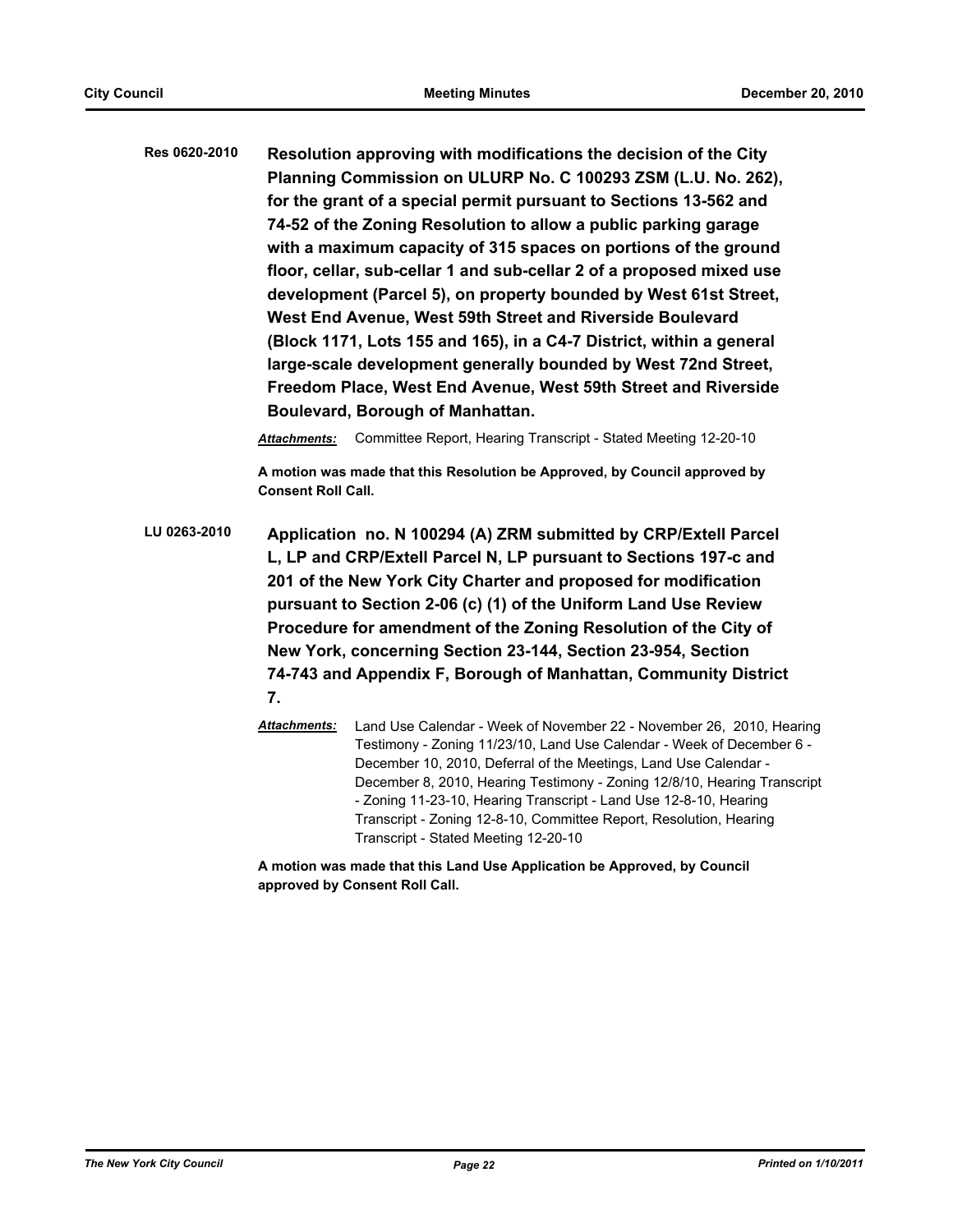**Res 0621-2010 Resolution approving the decision of the City Planning Commission on Application No. N 100294 (A) ZRM, in accordance with Section 2-06(c)(1) of the Uniform Land Use Review Procedure Rules for an amendment of the Zoning Resolution of the City of New York, concerning Section 23-144 (In designated areas where the Inclusionary Housing Program is applicable), Section 23-954 (Additional requirements for compensated developments), Section 74-743 (Special provisions for bulk modification), and Appendix F (Inclusionary Housing Designated Areas), Borough of Manhattan (L.U. No. 263).**

*Attachments:* Committee Report, Hearing Transcript - Stated Meeting 12-20-10

**A motion was made that this Resolution be Approved, by Council approved by Consent Roll Call.**

- **LU 0264-2010 Uniform Land Use Review Procedure Application no. N 100295 ZRM submitted by CRP/Extell Parcel L, LP and CRP/Extell Parcel N, LP pursuant to Sections 197-c and 201 of the New York City Charter for amendment of the Zoning Resolution of the City of New York, concerning Section 74-74 and Section 74-744, Borough of Manhattan, Community District 7.**
	- *Attachments:* Land Use Calendar Week of November 22 November 26, 2010, Hearing Testimony - Zoning 11/23/10, Land Use Calendar - Week of December 6 - December 10, 2010, Deferral of the Meetings, Land Use Calendar - December 8, 2010, Hearing Testimony - Zoning 12/8/10, Hearing Transcript - Zoning 11-23-10, Hearing Transcript - Land Use 12-8-10, Hearing Transcript - Zoning 12-8-10, Committee Report, Resolution, Hearing Transcript - Stated Meeting 12-20-10

**A motion was made that this Land Use Application be Approved, by Council approved by Consent Roll Call.**

**Res 0622-2010 Resolution approving the decision of the City Planning Commission on Application No. N 100295 ZRM, for an amendment of the Zoning Resolution of the City of New York, concerning Section 74-74 (General Large-Scale Development) and Section 74-744 (Modification of use regulations), Borough of Manhattan (L.U. No. 264).**

*Attachments:* Committee Report, Hearing Transcript - Stated Meeting 12-20-10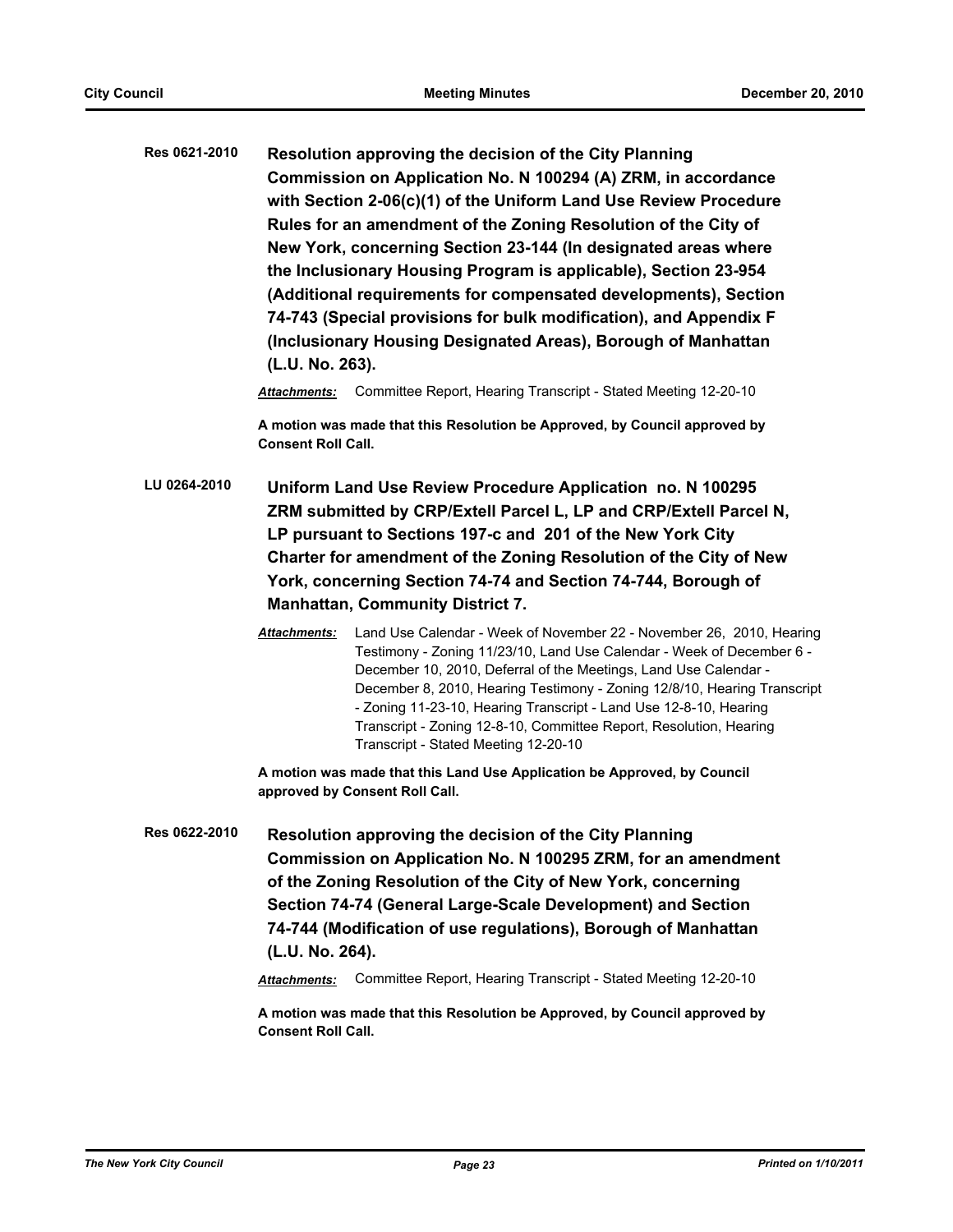**LU 0265-2010 Application no. C 100296 (A )ZSM / M 920358 (D) ZSM submitted by CRP/Extell Parcel L, LP and CRP/Extell Parcel N, LP pursuant to Sections 197-c and 201 of the New York City Charter, in accordance with Section 2-06 (c) (1) of the Unfiform Land Use Review Procedure Rules, for the grant of a special permit pursuant to Section 74-743of the Zoning Resolution to allow the location of buildings without regard for the applicable court, distance between buildings, height and setback regulations; the modification of the definition of outer courts and the provisions of Section 23-84; modifications to the Inclusionary Housing Program; approval to modify the original Riverside South general large-scale permit and restrictive declaration in connection with a proposed mixed use development on property bounded by West 61st Street, West End Avenue, West 59th Street and Riverside Boulevard (Block 1171, Lots 155 & 165) Borough of Manhattan, Community District 7. This application is subject to review and action by the Land Use Committee only if appealed to the Council pursuant to §197-d (b)(2) of the Charter or called up by vote of the Council pursuant to §197-d (b)(3) of the Charter.**

> *Attachments:* Land Use Calendar - Week of November 22 - November 26, 2010, Hearing Testimony - Zoning 11/23/10, Land Use Calendar - Week of December 6 - December 10, 2010, Deferral of the Meetings, Land Use Calendar - December 8, 2010, Hearing Testimony - Zoning 12/8/10, Hearing Transcript - Zoning 11-23-10, Hearing Transcript - Land Use 12-8-10, Hearing Transcript - Zoning 12-8-10, Committee Report, Resolution, Hearing Transcript - Stated Meeting 12-20-10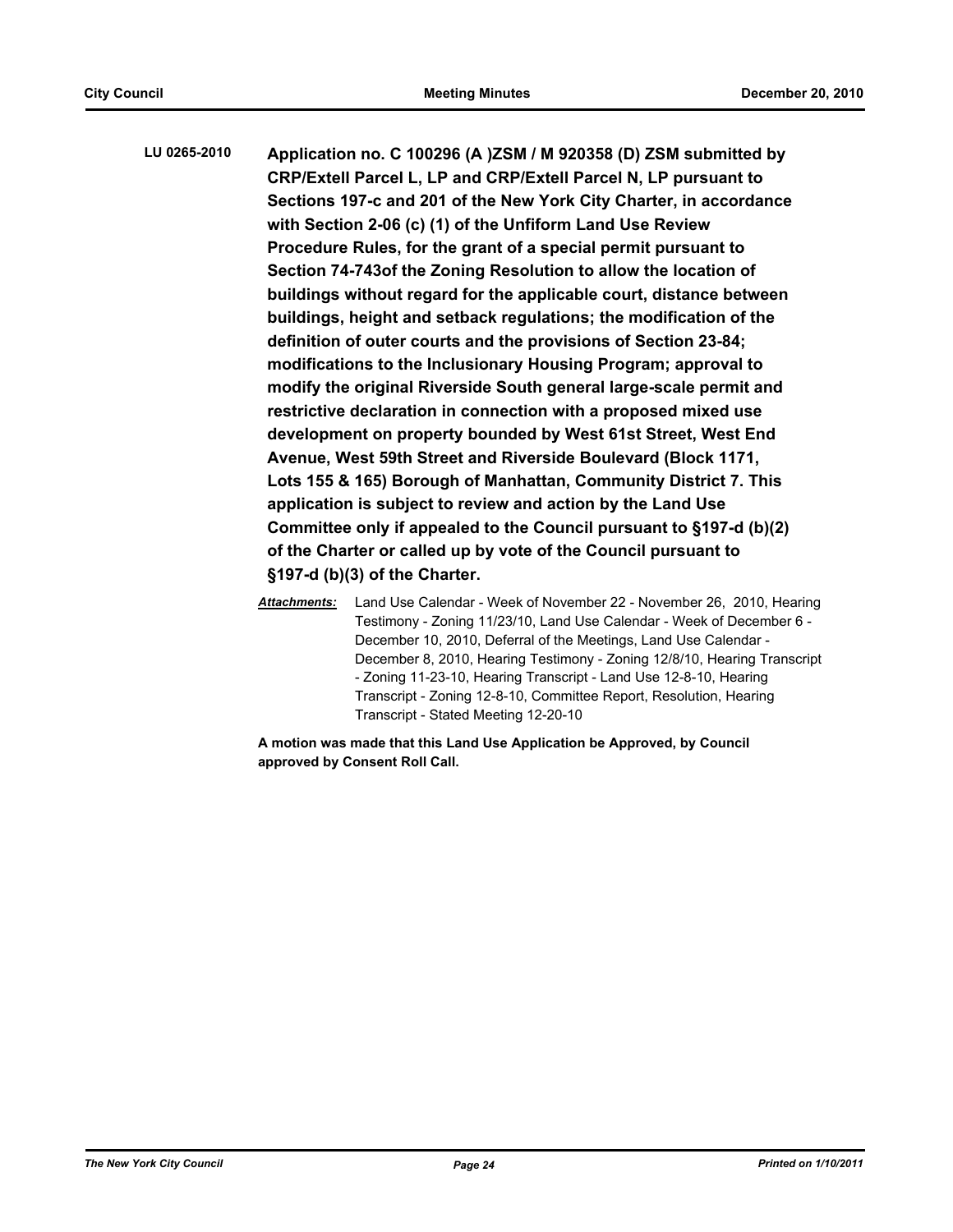**Res 0623-2010 Resolution approving with modifications the decision of the City Planning Commission on ULURP No. C 100296 (A) ZSM/M 920358 (D) ZSM (L.U. No. 265), for the grant of a special permit pursuant to Section 74-743 of the Zoning Resolution to allow the location of buildings without regard for the applicable court, distance between buildings, height and setback regulations; the modification of the definition of outer courts and the provisions of Section 23-84 (Outer Court Regulations) to include any open area that is bounded on all sides but one by building walls and is not otherwise a yard or an inner court; and for purposes of applying the Inclusionary Housing Program and for the concurrent modification to the original Riverside South general large-scale special permit and restrictive declaration, Borough of Manhattan.**

*Attachments:* Committee Report, Hearing Transcript - Stated Meeting 12-20-10

**A motion was made that this Resolution be Approved, by Council approved by Consent Roll Call.**

- **LU 0266-2010 Application no. C 100297 ZSM submitted by CRP/Extell Parcel L, LP and CRP/Extell Parcel N, LP pursuant to Sections 197-c and 201 of the New York City Charter for the grant of a special permit pursuant to Section 74-744 of the Zoning Resolution to allow an automotive sales and services establishment on property bounded by West 61st Street, West End Avenue, West 59th Street and Riverside Boulevard (Block 1171, Lots 155 & 165), Borough of Manhattan, Community District 7. This application is subject to review and action by the Land Use Committee only if appealed to the Council pursuant to §197-d (b)(2) of the Charter or called up by vote of the Council pursuant to §197-d (b)(3) of the Charter.**
	- *Attachments:* Land Use Calendar Week of November 22 November 26, 2010, Hearing Testimony - Zoning 11/23/10, Land Use Calendar - Week of December 6 - December 10, 2010, Deferral of the Meetings, Land Use Calendar - December 8, 2010, Hearing Testimony - Zoning 12/8/10, Hearing Transcript - Zoning 11-23-10, Hearing Transcript - Land Use 12-8-10, Hearing Transcript - Zoning 12-8-10, Committee Report, Resolution, Hearing Transcript - Stated Meeting 12-20-10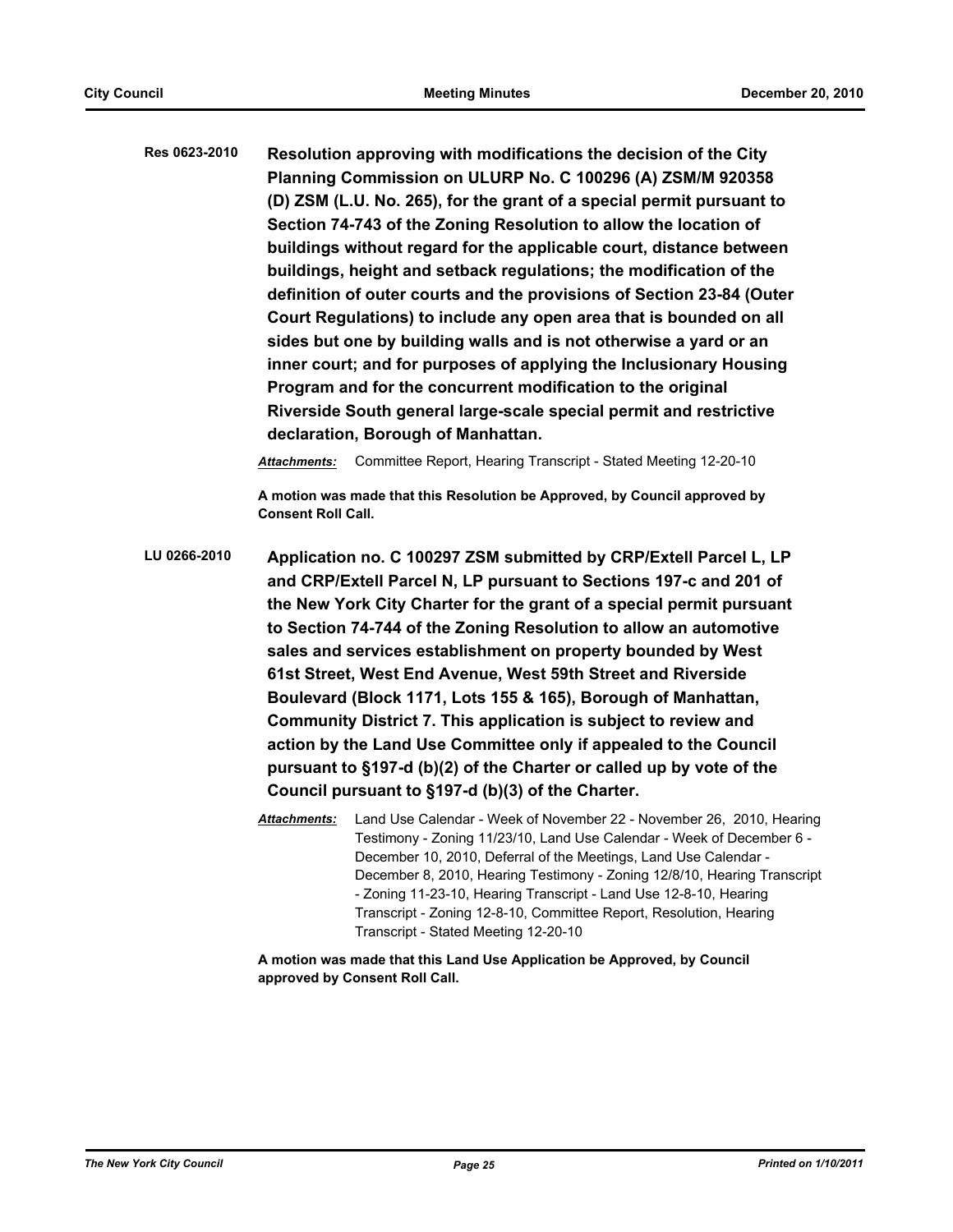**Res 0624-2010 Resolution approving with modifications the decision of the City Planning Commission on ULURP No. C 100297 ZSM (L.U. No. 266), for the grant of a special permit pursuant to Section 74-744 of the Zoning Resolution of the City of New York to allow an automotive sales and service establishment that includes repair services and preparation for delivery on portions of the ground floor and cellar of a proposed mixed use development on property bounded by West 61st Street, West End Avenue, West 59th Street and Riverside Boulevard (Block 1171, Lots 155 and 165), in a C4-7 District, within a general large-scale development generally bounded by West 72nd Street, Freedom Place, West End Avenue, West 59th Street and Riverside Boulevard, Borough of Manhattan.**

*Attachments:* Committee Report, Hearing Transcript - Stated Meeting 12-20-10

**A motion was made that this Resolution be Approved, by Council approved by Consent Roll Call.**

# **T2010-0002 Commissioner of Deeds**

*Attachments:* Hearing Transcript - Charter Meeting 1/6/10, Hearing Transcript - Stated Meeting 1/21/10, Hearing Transcript - Stated Meeting 2/3/10, Hearing Transcript - Stated Meeting 2/11/10, Hearing Transcript - Stated Meeting 3/3/10, Hearing Transcript - Stated Meeting 3/25/10, Hearing Transcript - Stated Meeting 4/14/10, Hearing Transcript - Stated Meeting 4/29/10, Hearing Transcript - Stated Meeting 5/12/10, Hearing Transcript - Stated Meeting 5/25/10, Hearing Transcript - Stated Meeting 6/9/10, Hearing Transcript - Stated Meeting 6/29/10, Hearing Transcript - Stated Meeting 7/29/10, Hearing Transcript - Stated Meeting 8/25/10, Hearing Transcript - Stated Meeting 9-16-10, Hearing Transcript - Stated Meeting 9-29-10, Hearing Transcript - Stated Meeting 10-13-10, Hearing Transcript - Stated Meeting 10-27-10, Hearing Transcript - Stated Meeting 11-17-10, Hearing Transcript - Stated Meeting 11-30-10, Hearing Transcript - Stated Meeting 12-8-10, Hearing Transcript - Stated Meeting 12-20-10

**A motion was made that this Commissioner of Deeds be Approved, by Council approved by Consent Roll Call.**

Coupled on General Order Calendar

# **Int 0442-2010 A Local Law to amend the administrative code of the city of New York, in relation to reports on school discipline and police department activity relating to schools.**

*Attachments:* Memo In Support, Committee Report 12/16/10, Hearing Testimony 12/16/10, Hearing Transcript 12/16/10, Committee Report 12/20/10, Hearing Testimony 12/20/10, Hearing Transcript 12/20/10, Fiscal Impact Statement, Hearing Transcript - Stated Meeting 12-20-10

**Enactment No:** 2011/003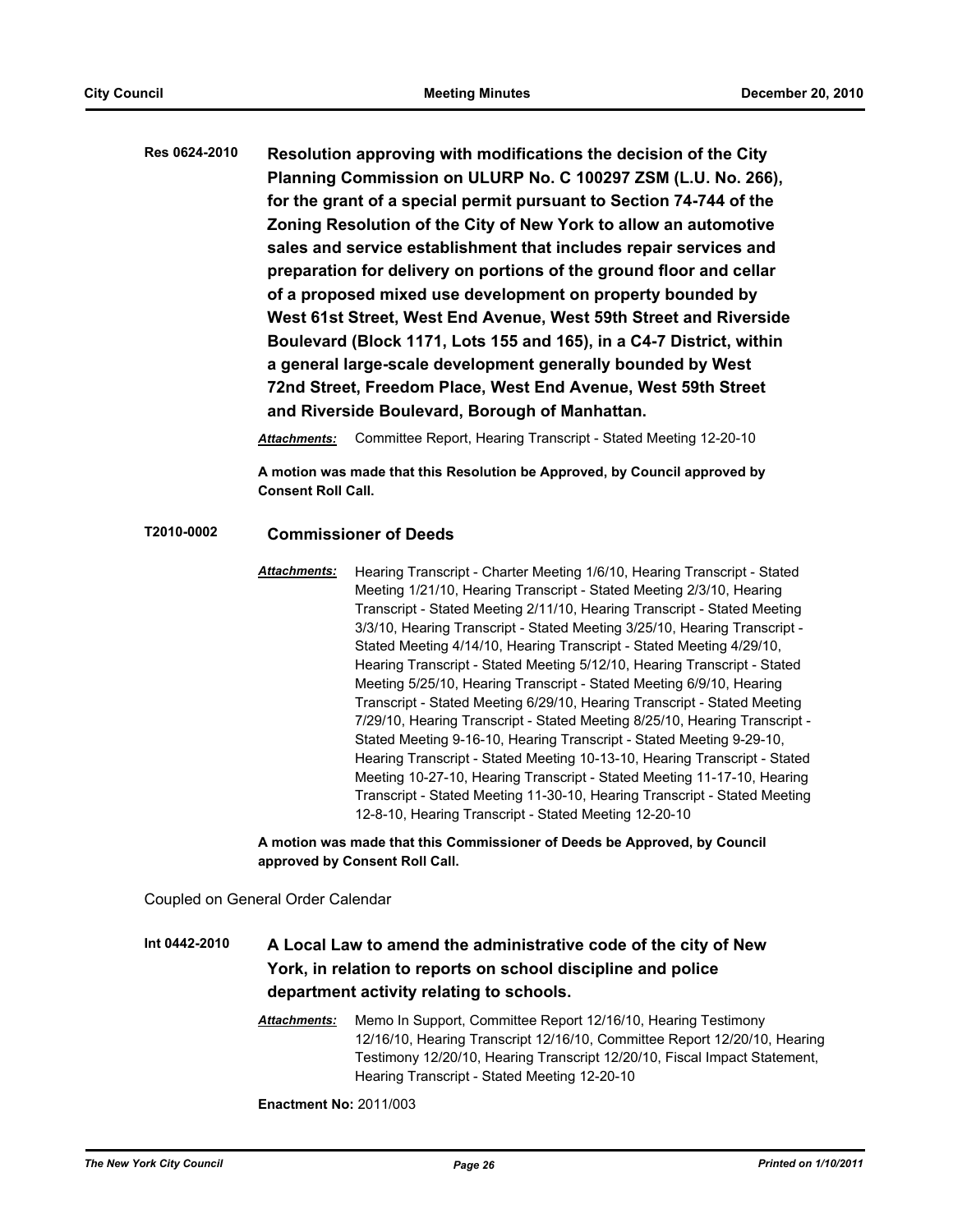| Finance       |                                                                                                                                                                                                                                                                                                                  |                                                                                                                                                                                                                                                      |  |
|---------------|------------------------------------------------------------------------------------------------------------------------------------------------------------------------------------------------------------------------------------------------------------------------------------------------------------------|------------------------------------------------------------------------------------------------------------------------------------------------------------------------------------------------------------------------------------------------------|--|
| Int 0437-2010 | A Local Law to amend the administrative code of the city of New<br>York, in relation to authorizing an increase in the amount to be<br>expended in seven business improvement districts.                                                                                                                         |                                                                                                                                                                                                                                                      |  |
|               | <b>Attachments:</b>                                                                                                                                                                                                                                                                                              | Memo In Support, Committee Report, Fiscal Impact Statement, Hearing<br>Testimony, Hearing Transcript, Hearing Transcript - Stated Meeting<br>12-20-10                                                                                                |  |
|               | <b>Enactment No: 2011/002</b>                                                                                                                                                                                                                                                                                    |                                                                                                                                                                                                                                                      |  |
| Res 0607-2010 | Resolution approving the new designation and changes in the<br>designation of certain organizations to receive funding in the<br><b>Expense Budget.</b>                                                                                                                                                          |                                                                                                                                                                                                                                                      |  |
|               | Attachments:                                                                                                                                                                                                                                                                                                     | Completed Package, Hearing Transcript, Hearing Transcript - Stated<br>Meeting 12-20-10                                                                                                                                                               |  |
| Land Use      |                                                                                                                                                                                                                                                                                                                  |                                                                                                                                                                                                                                                      |  |
| Res 0610-2010 | Resolution affirming the designation by the Landmarks<br><b>Preservation Commission of the Loew's Canal Street Theatre</b><br>Building, located at 31 Canal Street (Tax Map Block 297, part of Lot<br>1), Borough of Manhattan, Designation List No. 433, LP-2368; L.U.<br>No. 272; 20115271 HKM (N 110093 HKM). |                                                                                                                                                                                                                                                      |  |
|               | <b>Attachments:</b>                                                                                                                                                                                                                                                                                              | Committee Report, Hearing Transcript - Stated Meeting 12-20-10                                                                                                                                                                                       |  |
| Res 0611-2010 | <b>Attachments:</b>                                                                                                                                                                                                                                                                                              | Resolution approving the petition for a revocable consent for an<br>unenclosed sidewalk café located at 39 Greenwich Avenue,<br>Borough of Manhattan (20115218 TCM; L.U. No. 273).<br>Committee Report, Hearing Transcript - Stated Meeting 12-20-10 |  |
| Res 0612-2010 | <b>Attachments:</b>                                                                                                                                                                                                                                                                                              | Resolution approving the petition for a revocable consent for an<br>unenclosed sidewalk café located at 89 Greenwich Avenue,<br>Borough of Manhattan (20115210 TCM; L.U. No. 274).<br>Committee Report, Hearing Transcript - Stated Meeting 12-20-10 |  |
| Res 0613-2010 | TCM; L.U. No. 275).                                                                                                                                                                                                                                                                                              | Resolution approving a motion to file pursuant to withdrawal of the<br>petition for a revocable consent for an unenclosed sidewalk café<br>located at 753 Washington Street, Borough of Manhattan (20115001                                          |  |
|               | Attachments:                                                                                                                                                                                                                                                                                                     | Committee Report, Hearing Transcript - Stated Meeting 12-20-10                                                                                                                                                                                       |  |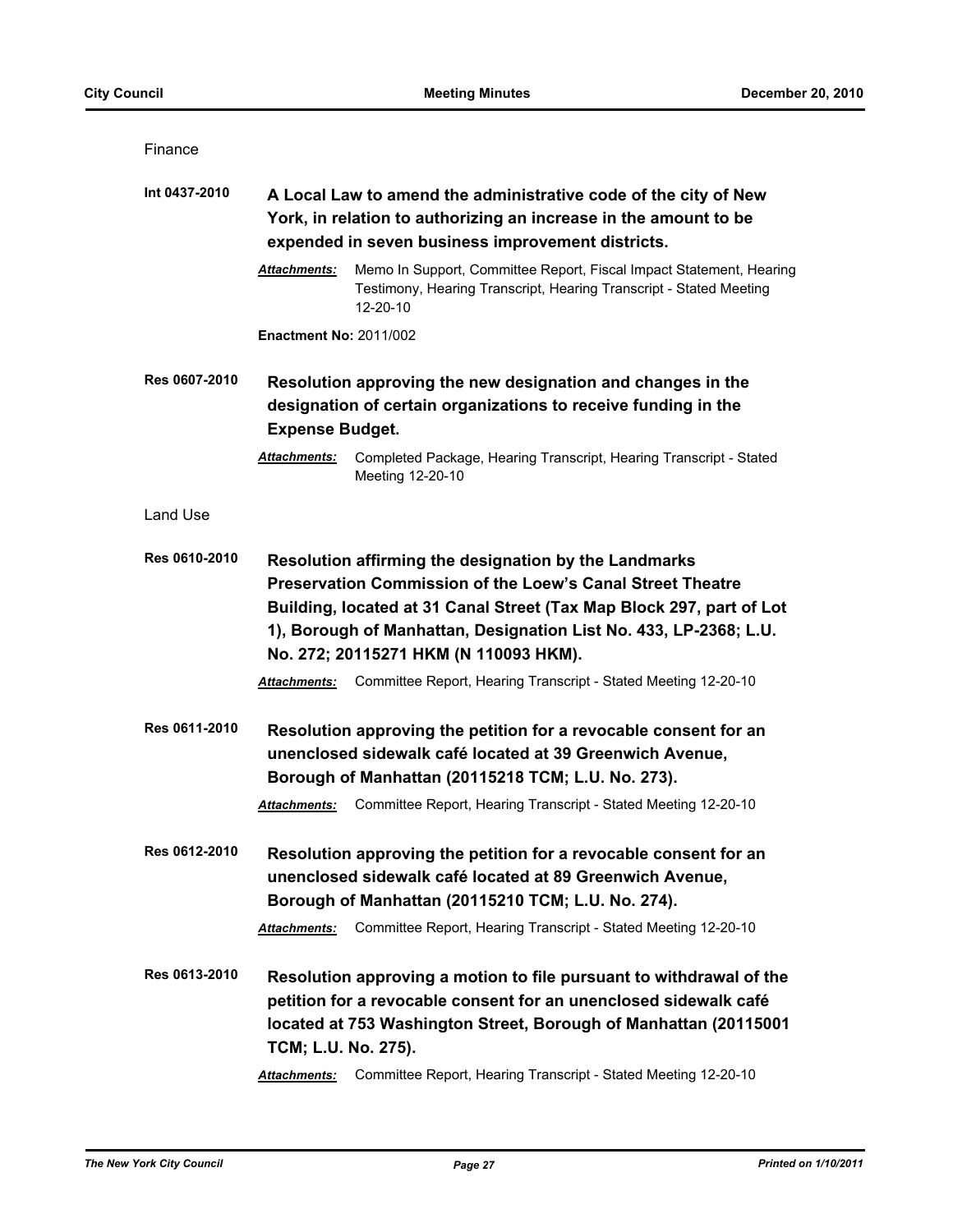Public Safety

**Int 0442-2010 A Local Law to amend the administrative code of the city of New York, in relation to reports on school discipline and police department activity relating to schools.**

> *Attachments:* Memo In Support, Committee Report 12/16/10, Hearing Testimony 12/16/10, Hearing Transcript 12/16/10, Committee Report 12/20/10, Hearing Testimony 12/20/10, Hearing Transcript 12/20/10, Fiscal Impact Statement, Hearing Transcript - Stated Meeting 12-20-10

**Enactment No:** 2011/003

General Order Calendar

**Res 0614-2010 Resolution approving with modifications the decision of the City Planning Commission on ULURP No. C 100287 ZSM (L.U. No. 256), for the grant of a special permit\* pursuant to Section 74-681 of the Zoning Resolution of the City of New York to allow that portion of the railroad or transit right-of-way or yard which will be completely covered over by a permanent platform and that portion of the right-of-way or yard where railroad or transit use has been permanently discontinued or terminated to be included in the lot area, in connection with a proposed mixed use development on property bounded by West 61st Street, West End Avenue, West 59th Street and Riverside Boulevard (Block 1171, Lots 155 and 165), in a C4-7 District, within a general large-scale development generally bounded by West 72nd Street, Freedom Place, West End Avenue, West 59th Street and Riverside Boulevard, Borough of Manhattan.**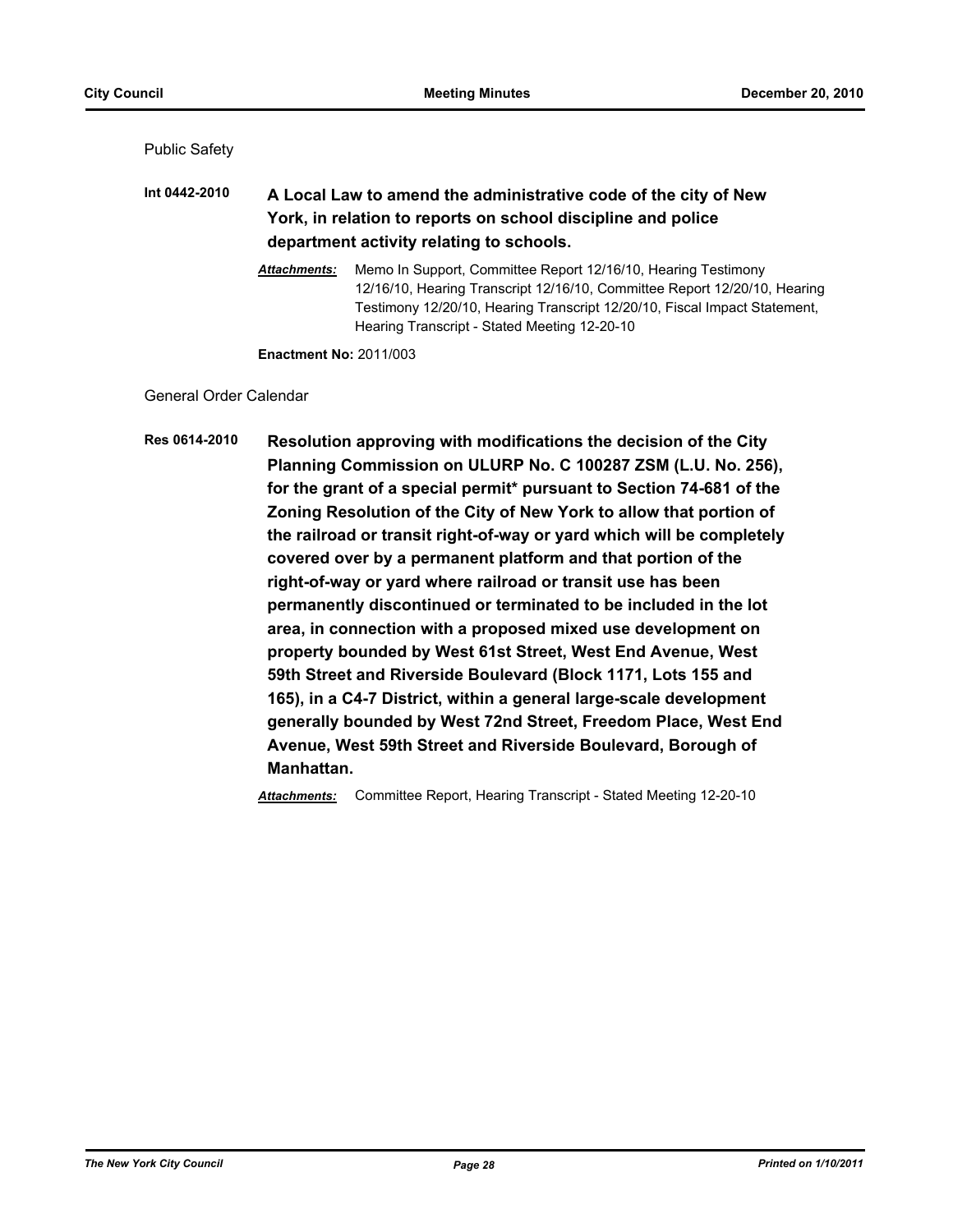**Res 0615-2010 Resolution approving with modifications the decision of the City Planning Commission on ULURP No. C 100288 ZSM (L.U. No. 257), for the grant of a special permit pursuant to Sections 13-562 and 74-52 of the Zoning Resolution to allow a public parking garage with a maximum capacity of 1,260 spaces on portions of the ground floor, cellar, sub-cellar 1 and sub-cellar 2 of a proposed mixed use development on property bounded by West 61st Street, West End Avenue, West 59th Street and Riverside Boulevard (Block 1171, Lots 155 and 165), in a C4-7 District, within a general large-scale development generally bounded by West 72nd Street, Freedom Place, West End Avenue, West 59th Street and Riverside Boulevard, Borough of Manhattan.**

*Attachments:* Committee Report, Hearing Transcript - Stated Meeting 12-20-10

**Res 0616-2010 Resolution approving with modifications the decision of the City Planning Commission on ULURP No. C 100289 ZSM (L.U. No. 258), for the grant of a special permit pursuant to Sections 13-562 and 74-52 of the Zoning Resolution of the City of New York to allow a public parking garage with a maximum capacity of 322 spaces on portions of the ground floor, cellar, sub-cellar 1 and sub-cellar 2 of a proposed mixed use development (Parcel 1), on property bounded by West 61st Street, West End Avenue, West 59th Street and Riverside Boulevard (Block 1171, Lots 155 and 165), in a C4-7 District, within a general large-scale development generally bounded by West 72nd Street, Freedom Place, West End Avenue, West 59th Street and Riverside Boulevard, Borough of Manhattan.**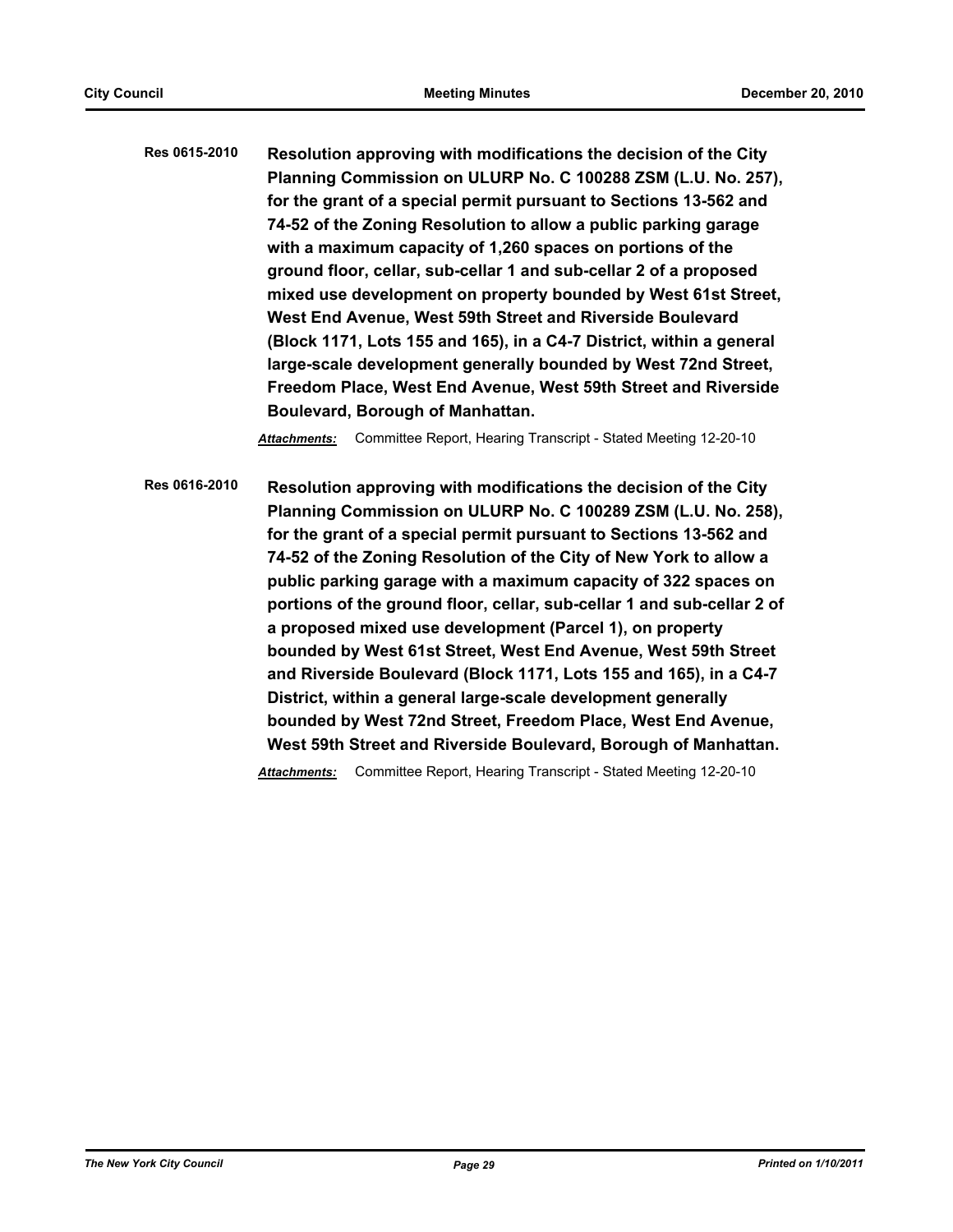**Res 0617-2010 Resolution approving with modifications the decision of the City Planning Commission on ULURP No. C 100290 ZSM (L.U. No. 259), for the grant of a special permit pursuant to Sections 13-562 and 74-52 of the Zoning Resolution to allow a public parking garage with a maximum capacity of 161 spaces on portions of the ground floor, cellar, sub-cellar 1 and sub-cellar 2 of a proposed mixed use development (Parcel 2), on property bounded by West 61st Street, West End Avenue, West 59th Street and Riverside Boulevard (Block 1171, Lots 155 and 165), in a C4-7 District, within a general large-scale development generally bounded by West 72nd Street, Freedom Place, West End Avenue, West 59th Street and Riverside Boulevard, Borough of Manhattan.**

*Attachments:* Committee Report, Hearing Transcript - Stated Meeting 12-20-10

**Res 0618-2010 Resolution approving with modification the decision of the City Planning Commission on ULURP No. C 100291 ZSM (L.U. No. 260), for the grant of a special permit pursuant to Sections 13-562 and 74-52 of the Zoning Resolution to allow a public parking garage with a maximum capacity of 203 spaces on portions of the ground floor, cellar, sub-cellar 1 and sub-cellar 2 of a proposed mixed use development (Parcel 3), on property bounded by West 61st Street, West End Avenue, West 59th Street and Riverside Boulevard (Block 1171, Lots 155 and 165), in a C4-7 District, within a general large-scale development generally bounded by West 72nd Street, Freedom Place, West End Avenue, West 59th Street and Riverside Boulevard, Borough of Manhattan.**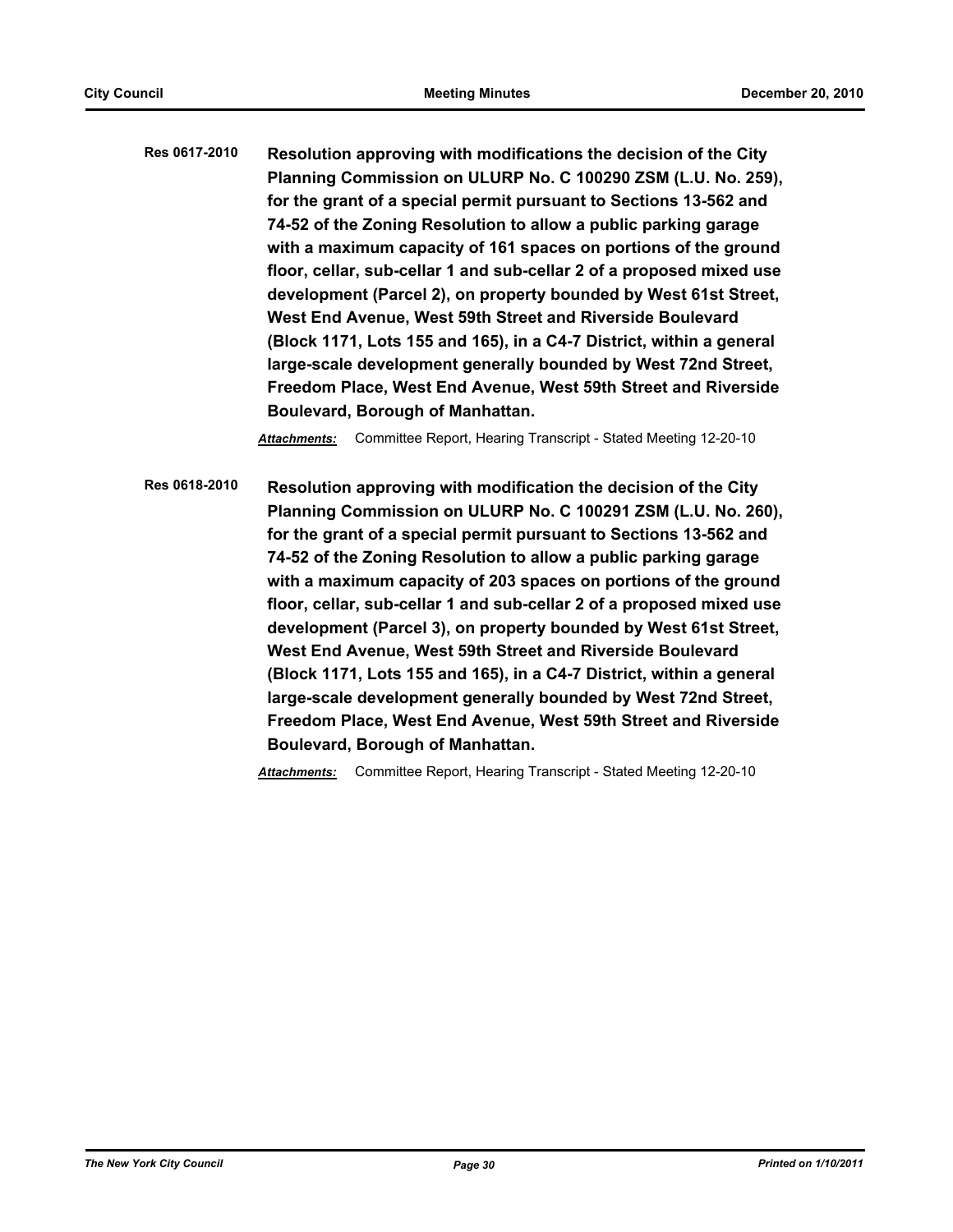**Res 0619-2010 Resolution approving with modifications the decision of the City Planning Commission on ULURP No. C 100292 ZSM (L.U. No. 261), for the grant of a special permit pursuant to Sections 13-562 and 74-52 of the Zoning Resolution to allow a public parking garage with a maximum capacity of 259 spaces on portions of the ground floor, cellar, sub-cellar 1 and sub-cellar 2 of a proposed mixed use development (Parcel 4), on property bounded by West 61st Street, West End Avenue, West 59th Street and Riverside Boulevard (Block 1171, Lots 155 and 165), in a C4-7 District, within a general large-scale development generally bounded by West 72nd Street, Freedom Place, West End Avenue, West 59th Street and Riverside Boulevard, Borough of Manhattan.**

*Attachments:* Committee Report, Hearing Transcript - Stated Meeting 12-20-10

**Res 0620-2010 Resolution approving with modifications the decision of the City Planning Commission on ULURP No. C 100293 ZSM (L.U. No. 262), for the grant of a special permit pursuant to Sections 13-562 and 74-52 of the Zoning Resolution to allow a public parking garage with a maximum capacity of 315 spaces on portions of the ground floor, cellar, sub-cellar 1 and sub-cellar 2 of a proposed mixed use development (Parcel 5), on property bounded by West 61st Street, West End Avenue, West 59th Street and Riverside Boulevard (Block 1171, Lots 155 and 165), in a C4-7 District, within a general large-scale development generally bounded by West 72nd Street, Freedom Place, West End Avenue, West 59th Street and Riverside Boulevard, Borough of Manhattan.**

*Attachments:* Committee Report, Hearing Transcript - Stated Meeting 12-20-10

**Res 0621-2010 Resolution approving the decision of the City Planning Commission on Application No. N 100294 (A) ZRM, in accordance with Section 2-06(c)(1) of the Uniform Land Use Review Procedure Rules for an amendment of the Zoning Resolution of the City of New York, concerning Section 23-144 (In designated areas where the Inclusionary Housing Program is applicable), Section 23-954 (Additional requirements for compensated developments), Section 74-743 (Special provisions for bulk modification), and Appendix F (Inclusionary Housing Designated Areas), Borough of Manhattan (L.U. No. 263).**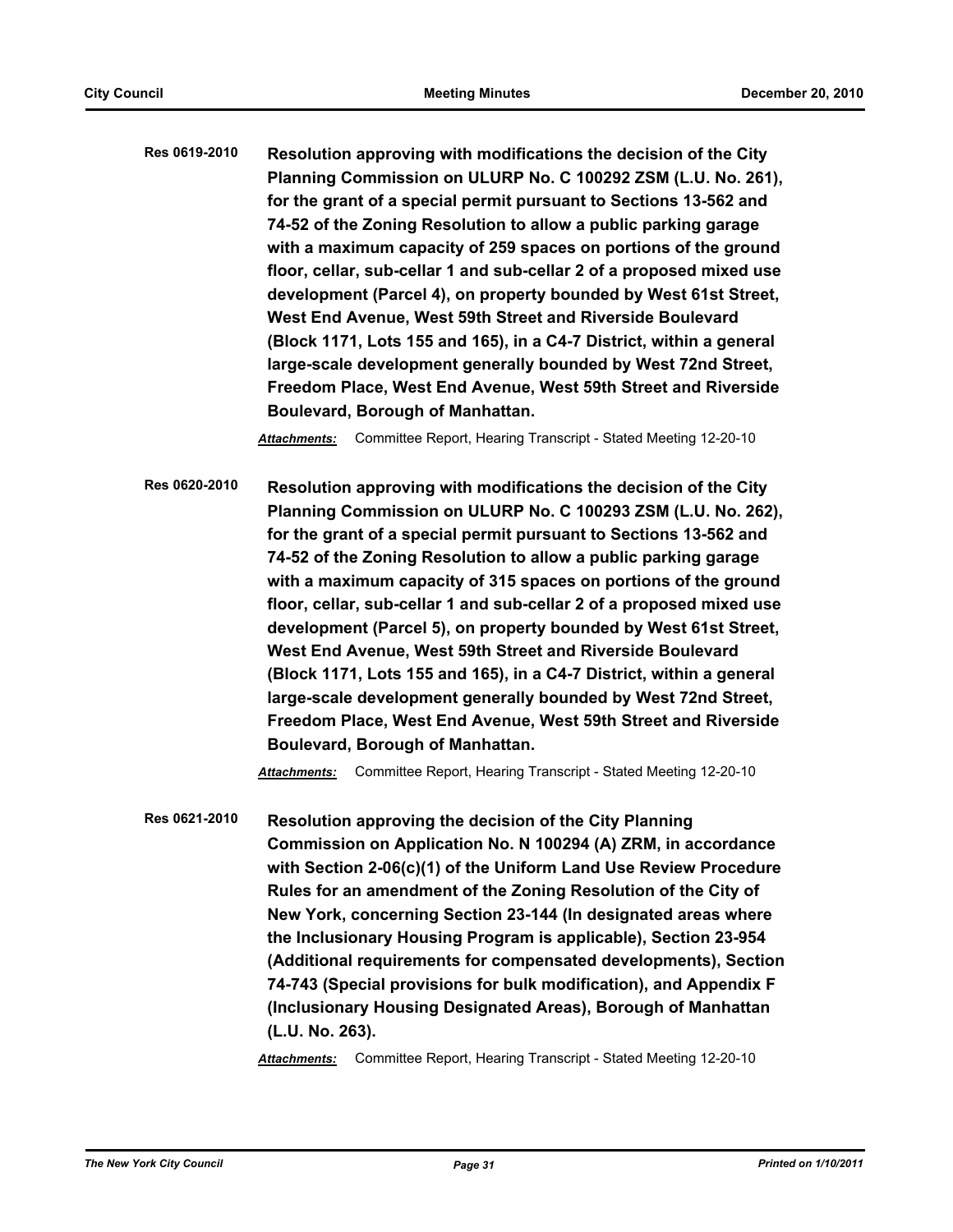**Res 0622-2010 Resolution approving the decision of the City Planning Commission on Application No. N 100295 ZRM, for an amendment of the Zoning Resolution of the City of New York, concerning Section 74-74 (General Large-Scale Development) and Section 74-744 (Modification of use regulations), Borough of Manhattan (L.U. No. 264).**

*Attachments:* Committee Report, Hearing Transcript - Stated Meeting 12-20-10

**Res 0623-2010 Resolution approving with modifications the decision of the City Planning Commission on ULURP No. C 100296 (A) ZSM/M 920358 (D) ZSM (L.U. No. 265), for the grant of a special permit pursuant to Section 74-743 of the Zoning Resolution to allow the location of buildings without regard for the applicable court, distance between buildings, height and setback regulations; the modification of the definition of outer courts and the provisions of Section 23-84 (Outer Court Regulations) to include any open area that is bounded on all sides but one by building walls and is not otherwise a yard or an inner court; and for purposes of applying the Inclusionary Housing Program and for the concurrent modification to the original Riverside South general large-scale special permit and restrictive declaration, Borough of Manhattan.**

*Attachments:* Committee Report, Hearing Transcript - Stated Meeting 12-20-10

**Res 0624-2010 Resolution approving with modifications the decision of the City Planning Commission on ULURP No. C 100297 ZSM (L.U. No. 266), for the grant of a special permit pursuant to Section 74-744 of the Zoning Resolution of the City of New York to allow an automotive sales and service establishment that includes repair services and preparation for delivery on portions of the ground floor and cellar of a proposed mixed use development on property bounded by West 61st Street, West End Avenue, West 59th Street and Riverside Boulevard (Block 1171, Lots 155 and 165), in a C4-7 District, within a general large-scale development generally bounded by West 72nd Street, Freedom Place, West End Avenue, West 59th Street and Riverside Boulevard, Borough of Manhattan.**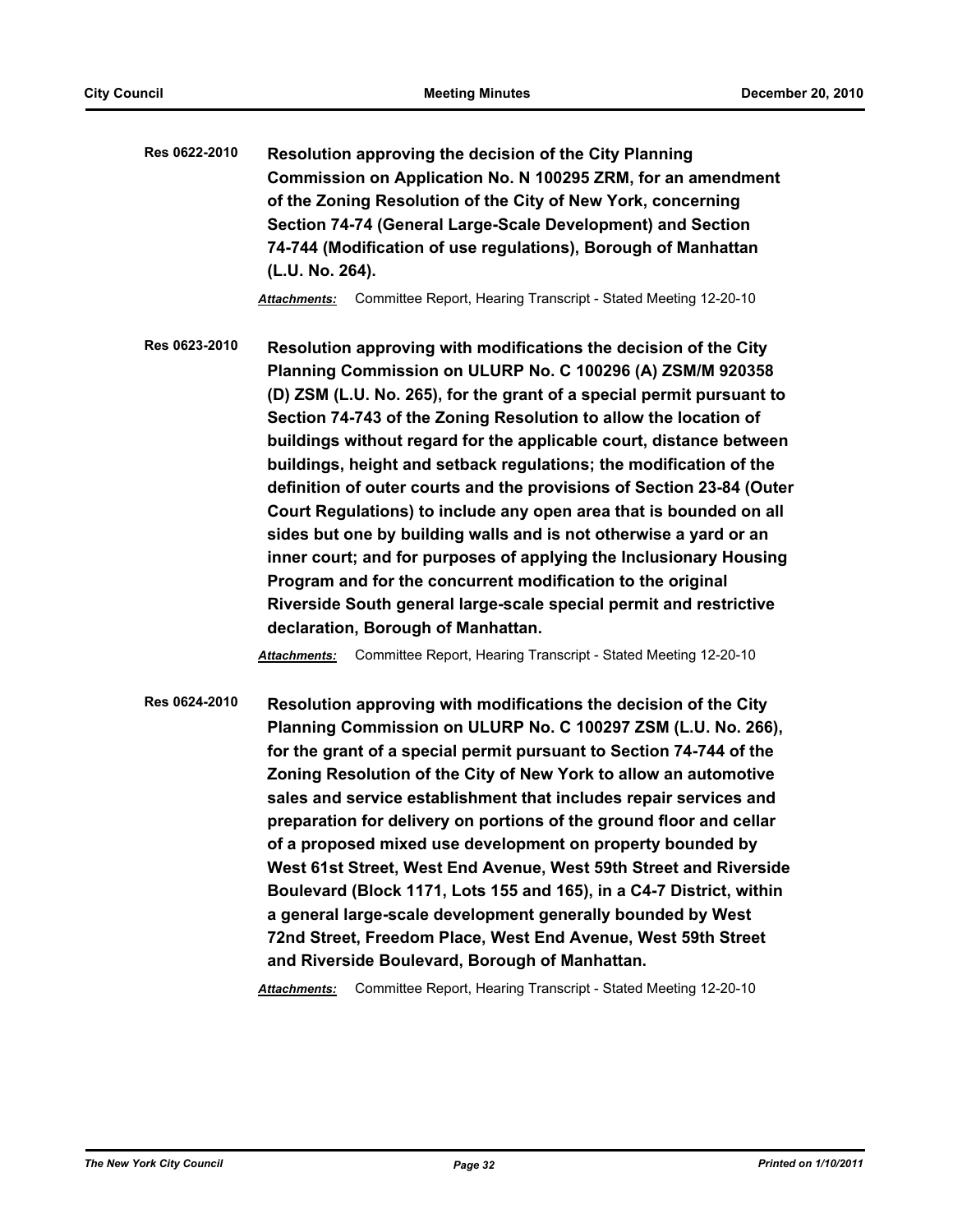# **T2010-0002 Commissioner of Deeds**

*Attachments:* Hearing Transcript - Charter Meeting 1/6/10, Hearing Transcript - Stated Meeting 1/21/10, Hearing Transcript - Stated Meeting 2/3/10, Hearing Transcript - Stated Meeting 2/11/10, Hearing Transcript - Stated Meeting 3/3/10, Hearing Transcript - Stated Meeting 3/25/10, Hearing Transcript - Stated Meeting 4/14/10, Hearing Transcript - Stated Meeting 4/29/10, Hearing Transcript - Stated Meeting 5/12/10, Hearing Transcript - Stated Meeting 5/25/10, Hearing Transcript - Stated Meeting 6/9/10, Hearing Transcript - Stated Meeting 6/29/10, Hearing Transcript - Stated Meeting 7/29/10, Hearing Transcript - Stated Meeting 8/25/10, Hearing Transcript - Stated Meeting 9-16-10, Hearing Transcript - Stated Meeting 9-29-10, Hearing Transcript - Stated Meeting 10-13-10, Hearing Transcript - Stated Meeting 10-27-10, Hearing Transcript - Stated Meeting 11-17-10, Hearing Transcript - Stated Meeting 11-30-10, Hearing Transcript - Stated Meeting 12-8-10, Hearing Transcript - Stated Meeting 12-20-10

*The President Pro Tempore (Council Member Rivera) put the question whether the Council would agree with and adopt such reports, which were decided in the affirmative by the following vote:*

### Passed The Consent Agenda

#### **A motion was made that these files be approved by consent vote.**

#### **Affirmative:** 47 -

Speaker Quinn, Arroyo, Barron, Brewer, Cabrera, Chin, Crowley, Dickens, Dilan, Dromm, Eugene, Fidler, Garodnick, Gentile, Gonzalez, Greenfield, Halloran III, Ignizio, Jackson, James, Koo, Koppell, Koslowitz, Lander, Lappin, Levin, Mark-Viverito, Mealy, Mendez, Nelson, Oddo, Palma, Recchia Jr., Reyna, Rivera, Rodriguez, Rose, Sanders Jr., Seabrook, Ulrich, Vacca, Vallone Jr., Van Bramer, Vann, Weprin, Williams and Wills

#### **Excused:** 4 -

Comrie Jr., Ferreras, Foster and Gennaro

- Introduction & Reading of Bills See Attached 13.
- 14. Discussion of Resolutions
- 15. Resolutions

*None*

- 16. General Discussion
- 17. Extension of Remarks

INTRODUCTION AND READING OF BILLS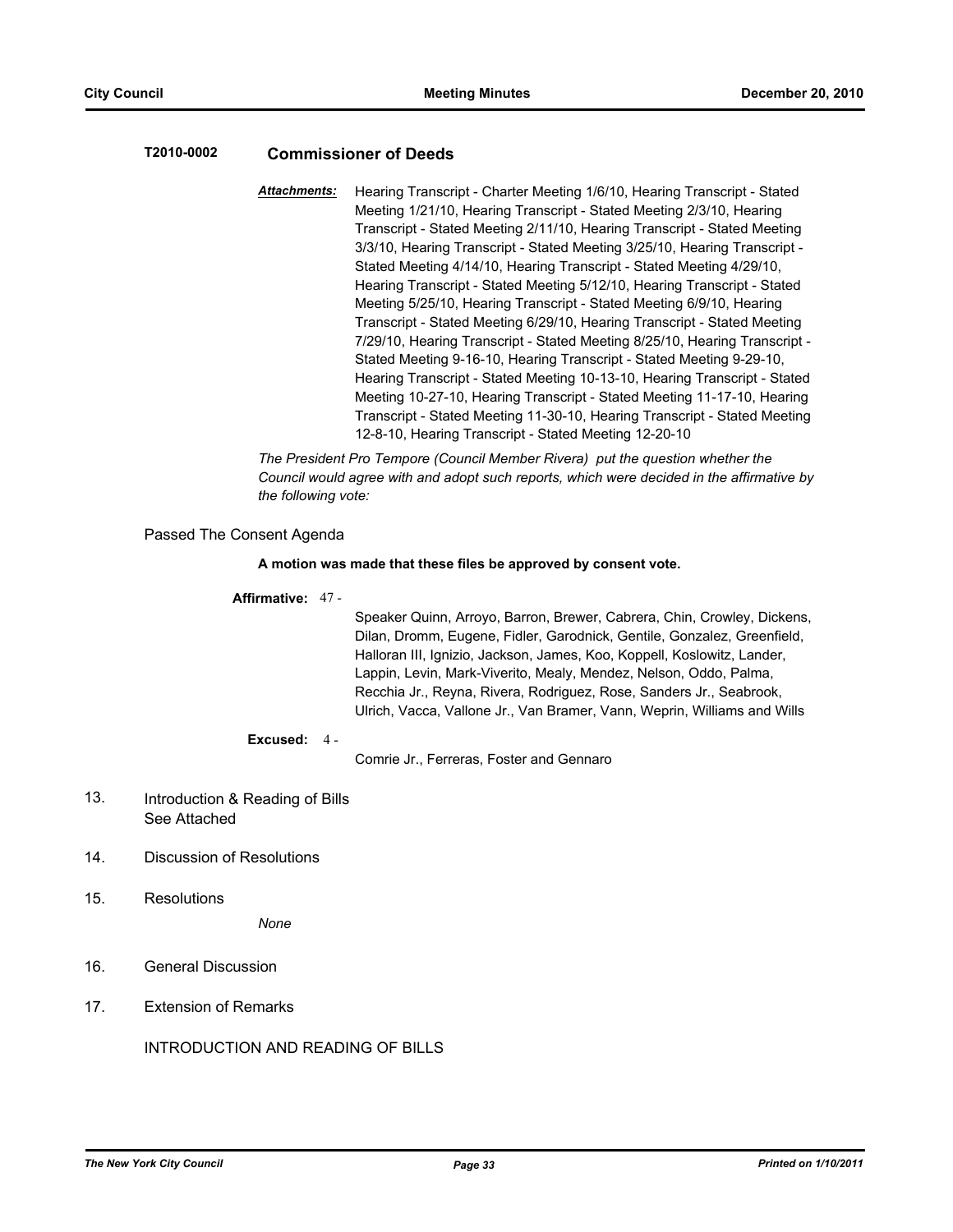| Int 0446-2010 | A Local Law in relation to the naming of Ed Koch Queensboro<br>Bridge.                                                                                                                                                                                                                                                                                                                                                |                                                                                                                                                                                      |  |
|---------------|-----------------------------------------------------------------------------------------------------------------------------------------------------------------------------------------------------------------------------------------------------------------------------------------------------------------------------------------------------------------------------------------------------------------------|--------------------------------------------------------------------------------------------------------------------------------------------------------------------------------------|--|
|               | <b>Sponsors:</b>                                                                                                                                                                                                                                                                                                                                                                                                      | By The Speaker (Council Member Quinn) and Council Members Brewer,<br>Cabrera, Fidler, Gentile, Koslowitz, Nelson and Koo (in conjunction with<br>the Mayor)                          |  |
|               | Attachments:                                                                                                                                                                                                                                                                                                                                                                                                          | Memo In Support                                                                                                                                                                      |  |
|               | and Recreation                                                                                                                                                                                                                                                                                                                                                                                                        | This Introduction was Referred to Comm by Council to the Committee on Parks                                                                                                          |  |
| Res 0605-2010 | Resolution calling on the United States Congress to pass H.R. 147<br>to allow taxpayers to designate a portion of their income tax<br>payment to provide assistance to homeless veterans.                                                                                                                                                                                                                             |                                                                                                                                                                                      |  |
|               | <b>Sponsors:</b>                                                                                                                                                                                                                                                                                                                                                                                                      | By Council Members Dromm, Arroyo, Brewer, Cabrera, Chin, Gentile,<br>James, Koslowitz, Lander, Mendez, Nelson, Palma, Rose, Sanders Jr.,<br>Vann, Williams, Koppell and Halloran III |  |
|               |                                                                                                                                                                                                                                                                                                                                                                                                                       | This Resolution was Referred to Comm by Council to the Committee on Veterans                                                                                                         |  |
| Int 0447-2010 | A Local Law to amend the New York city charter, in relation to<br>requiring that community planning boards also receive the annual<br>report submitted to the mayor, the council and the borough<br>presidents on all jobs retained and created as a result of the sale of<br>city-owned property through an agreement with entities which<br>enter into contracts with the department of small business<br>services. |                                                                                                                                                                                      |  |
|               | <b>Sponsors:</b>                                                                                                                                                                                                                                                                                                                                                                                                      | By Council Members Foster, Cabrera, Chin, Fidler, James, Koslowitz,<br>Lander, Mealy, Mendez, Palma, Sanders Jr., Vann, Williams, Nelson and<br>Koo                                  |  |
|               | This Introduction was Referred to Comm by Council to the Committee on<br><b>Economic Development</b>                                                                                                                                                                                                                                                                                                                  |                                                                                                                                                                                      |  |
| Int 0448-2010 | A Local Law in relation to renaming six thoroughfares and public<br>places, Prospect Avenue, Borough of Queens, Hamilton Avenue,<br>Borough of Queens, Orient Avenue, Borough of Queens, Church<br>Street, Borough of Queens, Pine Street, Borough of Queens, Poplar<br>Street, Borough of Queens and to amend the official map of the city<br>of New York accordingly.                                               |                                                                                                                                                                                      |  |
|               | <b>Sponsors:</b>                                                                                                                                                                                                                                                                                                                                                                                                      | By Council Members Halloran III and Koo                                                                                                                                              |  |
|               | and Recreation                                                                                                                                                                                                                                                                                                                                                                                                        | This Introduction was Referred to Comm by Council to the Committee on Parks                                                                                                          |  |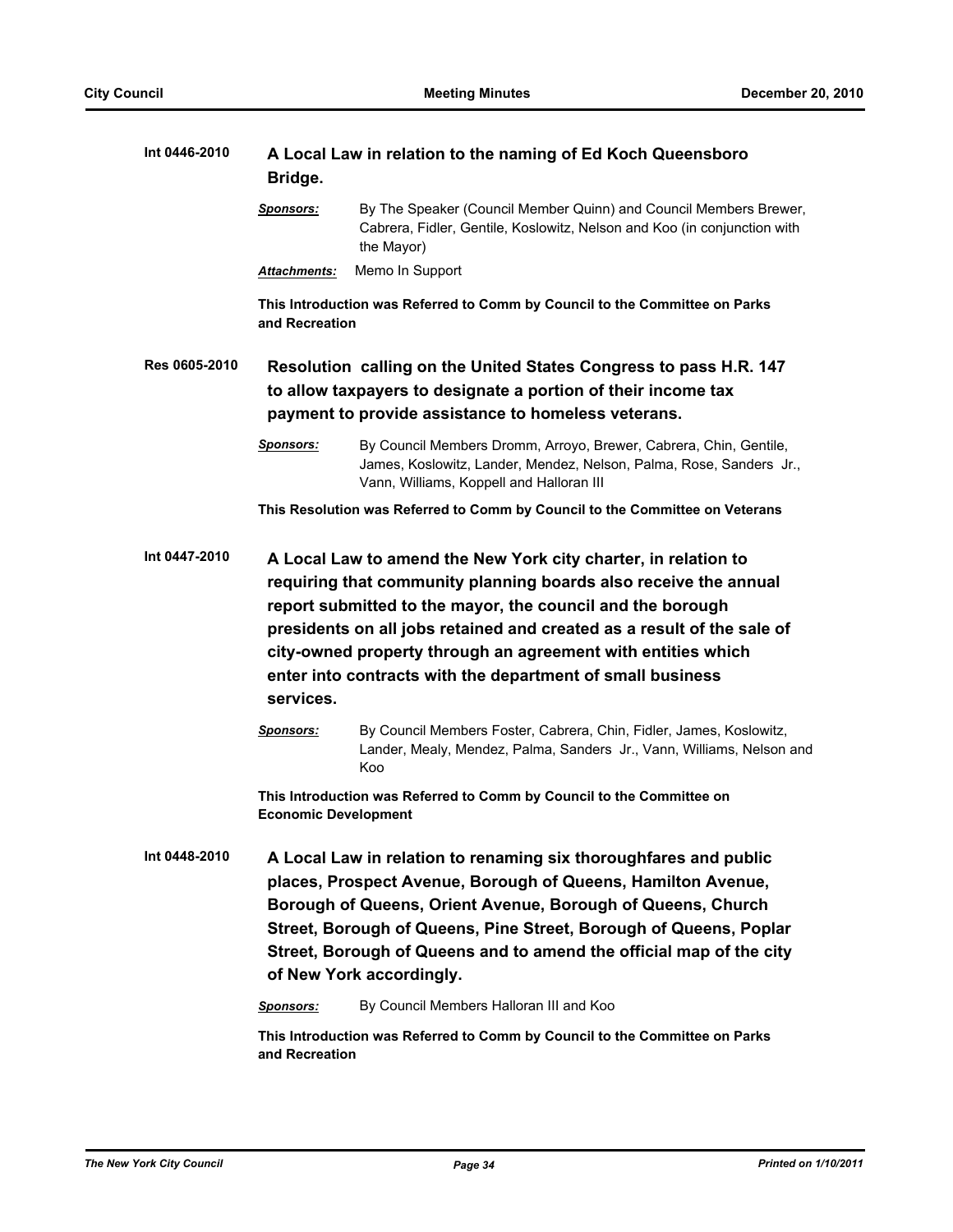| Int 0449-2010 | A Local Law to amend the administrative code of the city of New<br>York, in relation to the livery passenger bill of rights.                                                                                                              |                                                                                                                                                                                                                                                                           |  |
|---------------|-------------------------------------------------------------------------------------------------------------------------------------------------------------------------------------------------------------------------------------------|---------------------------------------------------------------------------------------------------------------------------------------------------------------------------------------------------------------------------------------------------------------------------|--|
|               | <u>Sponsors:</u>                                                                                                                                                                                                                          | By Council Members Koppell, Cabrera, Chin, James, Mealy, Mendez,<br>Nelson, Palma, Vann, Williams and Greenfield                                                                                                                                                          |  |
|               | <b>Transportation</b>                                                                                                                                                                                                                     | This Introduction was Referred to Comm by Council to the Committee on                                                                                                                                                                                                     |  |
| Res 0606-2010 | Resolution urging the Board of Elections to provide data to be<br>included in the Mayor's Management Report and to make such data<br>available to the public on the Board's website.                                                      |                                                                                                                                                                                                                                                                           |  |
|               | <u>Sponsors:</u>                                                                                                                                                                                                                          | By Council Members Lander, Brewer, Cabrera, Dromm, Gentile, James,<br>Mendez, Palma, Vann, Williams, Halloran III and Koo                                                                                                                                                 |  |
|               | <b>Governmental Operations</b>                                                                                                                                                                                                            | This Resolution was Referred to Comm by Council to the Committee on                                                                                                                                                                                                       |  |
| Res 0607-2010 | Resolution approving the new designation and changes in the<br>designation of certain organizations to receive funding in the<br><b>Expense Budget.</b>                                                                                   |                                                                                                                                                                                                                                                                           |  |
|               | <b>Sponsors:</b>                                                                                                                                                                                                                          | By Council Members Recchia Jr. and Rose                                                                                                                                                                                                                                   |  |
|               | <u> Attachments:</u>                                                                                                                                                                                                                      | Completed Package, Hearing Transcript, Hearing Transcript - Stated<br>Meeting 12-20-10                                                                                                                                                                                    |  |
|               |                                                                                                                                                                                                                                           | This Resolution was Referred to Comm by Council to the Committee on Finance                                                                                                                                                                                               |  |
| Int 0450-2010 | A Local Law to amend the administrative code of the city of New<br>York, in relation to increasing the maximum age for qualifying for<br>membership in the fire department.                                                               |                                                                                                                                                                                                                                                                           |  |
|               | <b>Sponsors:</b>                                                                                                                                                                                                                          | By Council Members Vallone Jr., Williams, Oddo, Crowley, Arroyo,<br>Brewer, Cabrera, Dromm, Fidler, Gentile, Jackson, James, Koppell,<br>Koslowitz, Lander, Mealy, Mendez, Nelson, Palma, Recchia Jr.,<br>Rodriguez, Vacca, Vann, Lappin, Garodnick, Halloran III and Koo |  |
|               | This Introduction was Referred to Comm by Council to the Committee on Fire and<br><b>Criminal Justice Services</b>                                                                                                                        |                                                                                                                                                                                                                                                                           |  |
| Res 0608-2010 | Resolution calling upon the New York State Legislature to enact<br>legislation that requires a father to be named on a child's birth<br>certificate before the mother of such a child is considered eligible<br>to receive child support. |                                                                                                                                                                                                                                                                           |  |
|               | <b>Sponsors:</b>                                                                                                                                                                                                                          | By Council Members Vallone Jr., Cabrera, Mealy, Rose, Vacca, Williams,<br>Halloran III and Koo                                                                                                                                                                            |  |
|               | This Resolution was Referred to Comm by Council to the Committee on General<br>Welfare                                                                                                                                                    |                                                                                                                                                                                                                                                                           |  |